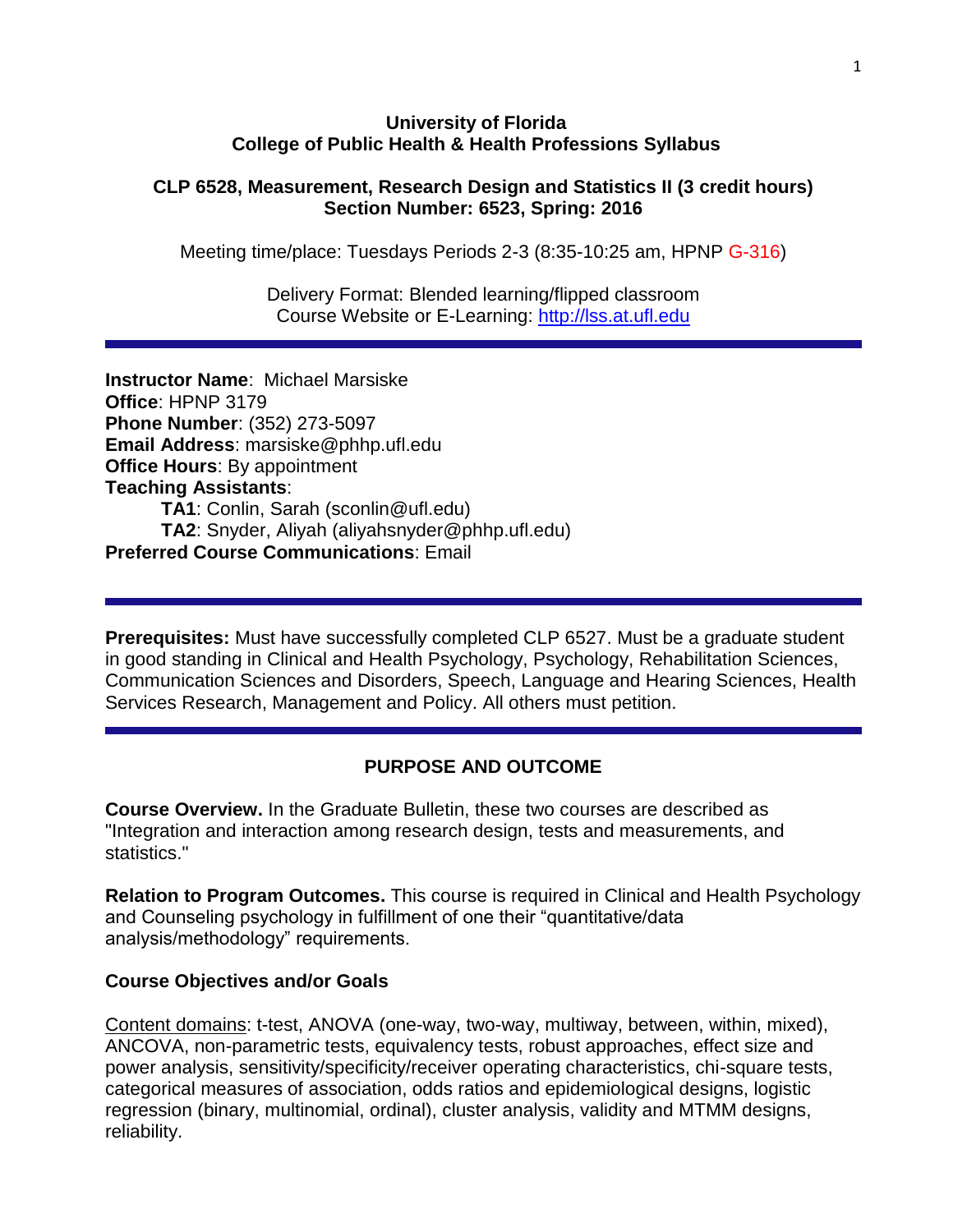| <b>Dimension</b> | <b>Objective</b>                                                                                                                                                                                                                                                                                                                                       | Learning                                                                                                                        | <b>Evaluation</b>                                                                                                                                 |
|------------------|--------------------------------------------------------------------------------------------------------------------------------------------------------------------------------------------------------------------------------------------------------------------------------------------------------------------------------------------------------|---------------------------------------------------------------------------------------------------------------------------------|---------------------------------------------------------------------------------------------------------------------------------------------------|
|                  |                                                                                                                                                                                                                                                                                                                                                        | activity/ies                                                                                                                    |                                                                                                                                                   |
| Knowledge        | <b>Read textbook and primary</b><br>source meetings; class<br>powerpoints and transcripts.<br><b>Identify</b> the major topics covered<br>each week and the relationship to<br>the course roadmap<br>Reproduce simple analysis<br>demonstrated in lecture                                                                                              | Online lectures,<br>online<br>demonstrations,<br>weekly online review<br>sessions, readings                                     | Self-testing<br>and mastery<br>learning;<br>multiple-<br>choice<br>examination                                                                    |
| Comprehension    | Define the major concepts/terms<br>each week<br>Describe the appropriate<br>situations in which to use<br>techniques demonstrated<br>Differentiate among different<br>approaches (e.g., different kinds<br>of analysis strategies) and their<br>strengths and weaknesses                                                                               | Online<br>demonstrations, In-<br>class discussion<br>weekly online review<br>sessions, readings                                 | Self-testing<br>and mastery<br>learning, in-<br>class practice<br>exercises,<br>multiple-<br>choice<br>examination                                |
| Application      | <b>Calculate</b> major coefficients and<br>summary statistics<br><b>Chart</b> key findings and interpret<br><b>Choose</b> the best analysis for a<br>given situation<br><b>Extend basic analysis situations</b><br>demonstrated in class to more<br>complex data problems                                                                              | Online<br>demonstrations,<br>Hands-on class<br>sessions, Team-<br>based problem<br>solving, weekly<br>online review<br>sessions | Self-testing<br>and mastery<br>learning; in-<br>class practice<br>exercises,<br>data analysis<br>homework<br>(output<br>generation)               |
| Analysis         | <b>Break down</b> the multiple results<br>of a data analysis into constituent<br>pieces<br><b>Interpret</b> the results of analyses<br>with regards to the substantive<br>questions being asked<br>Recommend next steps or areas<br>in need of clarification to improve<br>the analysis                                                                | Team-based<br>problem solving, In-<br>class discussion,<br>coaching/mentoring                                                   | Peer-review<br>and group<br>self-<br>evaluation,<br>data analysis<br>homework<br>(analysis<br>selection and<br>output<br>interpretation)          |
| Synthesis        | <b>Collaborate</b> with group members<br>to determine the best solution to a<br>complex problem<br><b>Combine</b> multiple sources of<br>information (e.g., information<br>regarding distributions and<br>analytical question)<br><b>Construct</b> an appropriate<br>analysis strategy for a multi-part<br>data problem<br>Model independent/dependent | Coaching/mentoring,<br>Team-based<br>problem solving                                                                            | <b>Multiple</b><br>choice<br>examination<br>(questions<br>combining<br>multiple<br>aspects of<br>the course);<br>homework<br>(multi-<br>component |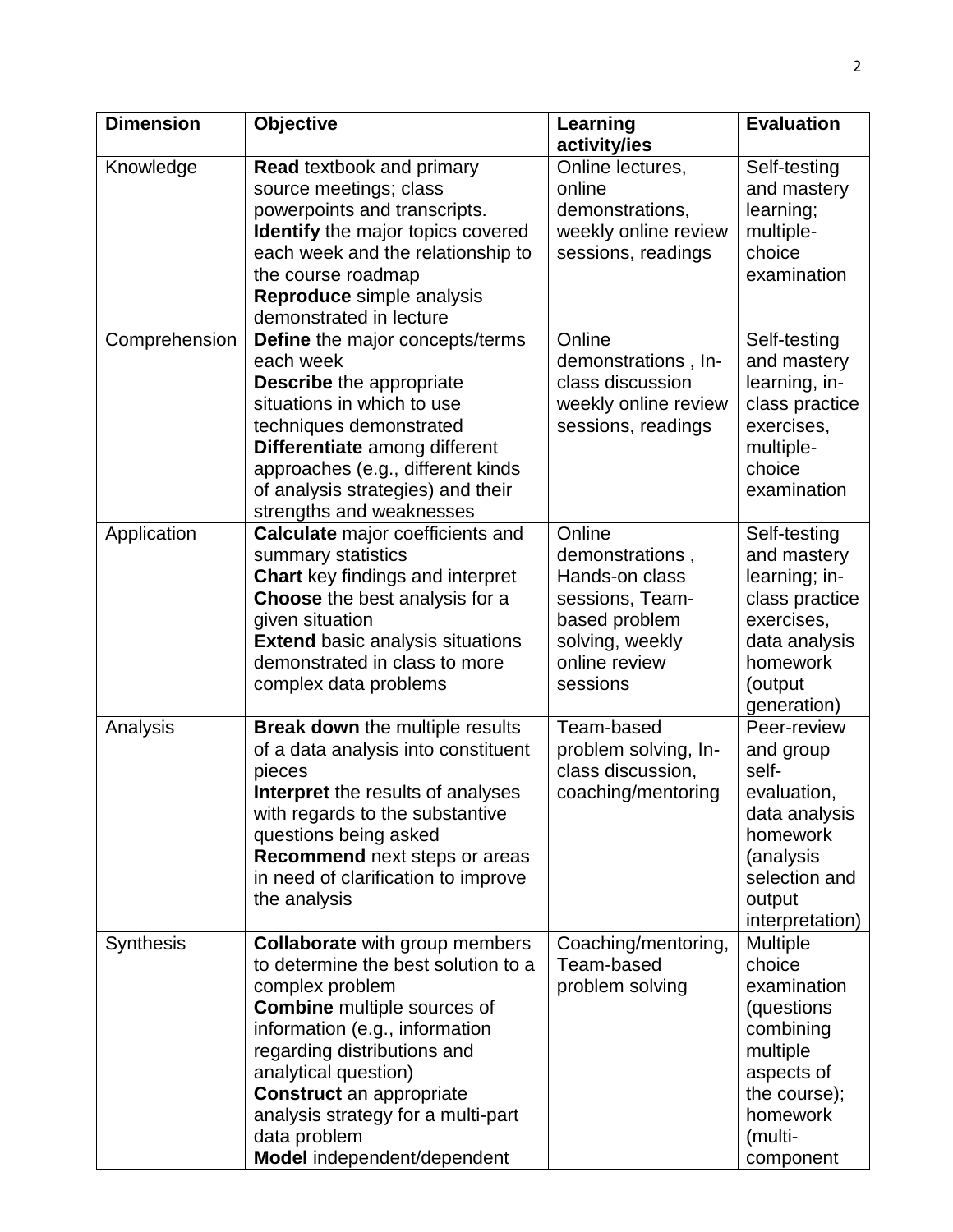| <b>Dimension</b> | <b>Objective</b>                                                                                                                                                                                                                                                                                                                                                                                                           | Learning<br>activity/ies                             | <b>Evaluation</b>                                                                                                                                                                                                                                                                                            |
|------------------|----------------------------------------------------------------------------------------------------------------------------------------------------------------------------------------------------------------------------------------------------------------------------------------------------------------------------------------------------------------------------------------------------------------------------|------------------------------------------------------|--------------------------------------------------------------------------------------------------------------------------------------------------------------------------------------------------------------------------------------------------------------------------------------------------------------|
|                  | variable relationships using the<br>appropriate techniques given<br>distributions and questions                                                                                                                                                                                                                                                                                                                            |                                                      | data-analysis<br>problems);<br>self-test/in-<br>class analysis<br>picking<br>assignments;<br>analysis-<br>picking final<br>examination                                                                                                                                                                       |
| Evaluation       | Appraise the quality of the data<br>and the admissibility of solutions<br>generated<br>Assess the fit/quality of the<br>solution and recommend next<br>steps<br><b>Compare/contrast solutions</b><br>generated under multiple<br>approaches to transformation or<br>data analysis<br><b>Prioritize</b> and select the best<br>choice for data analysis, given<br>available data and distribution and<br>research question. | Coaching/mentoring,<br>Team-based<br>problem solving | <b>Homework</b><br>(data-<br>analysis<br>problems<br>requiring you<br>to judge<br>effectiveness<br>of the<br>solution);<br>group self-<br>evaluation<br>discussions:<br>self-test/in-<br>class analysis<br>picking<br>assignments;<br>analysis-<br>picking final<br>examination<br>(especially<br>"caveats") |

### **Instructional Methods**

This is a blended learning course. Specifically, it uses a flipped classroom (lectures online, in person meetings for collaborative problem solving)

What is blended learning and why is it important? A Blended Learning class uses a mixture of technology and face-to-face instruction to help you maximize your learning. Knowledge content that I would have traditionally presented during a live class lecture is instead provided online before the live class takes place. This lets me focus my face-to-face teaching on course activities designed to help you strengthen higher order thinking skills such as critical thinking, problem solving, and collaboration. Competency in these skills is critical for today's health professional.

What is expected of me? You are expected to actively engage in the course throughout the semester. You must come to class prepared by completing all out-of-class assignments. This preparation gives you the knowledge or practice needed to engage in higher levels of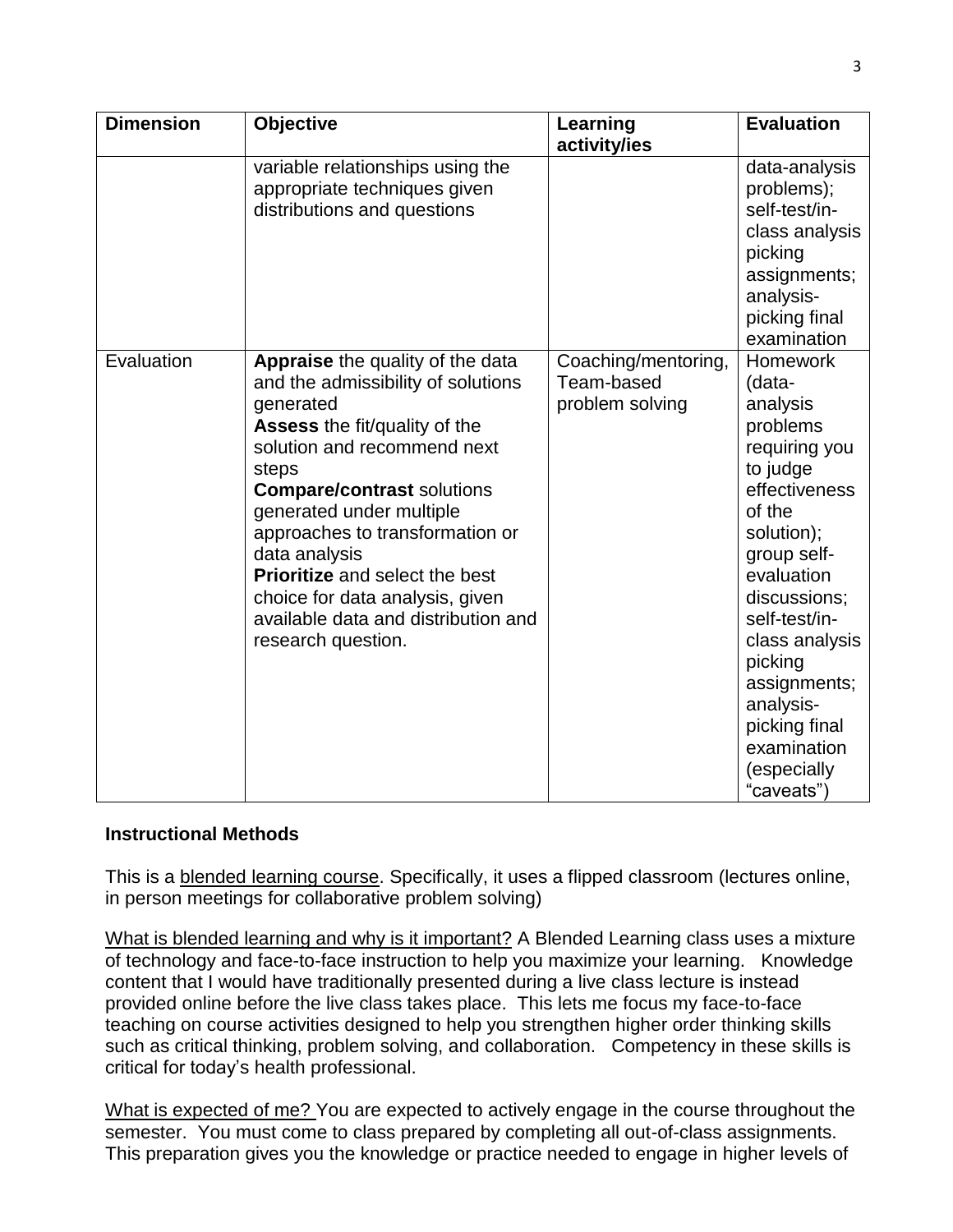learning during the live class sessions. If you are not prepared for the face-to-face sessions, you will struggle to keep pace with the activities occurring in the live sessions, and it is unlikely that you will reach the higher learning goals of the course. Similarly, you are expected to actively participate in the live class. Your participation fosters a rich course experience for you and your peers that facilitates overall mastery of the course objectives.

Things to keep in mind. Because I post material on line, you can go back and review it as many times as needed to feel comfortable with the material prior to the live class. Please keep in mind that you have to allocate your time wisely to take full advantage of the blended learning approach.

### **DESCRIPTION OF COURSE CONTENT**

#### **Topical Outline/Course Schedule**

(note: Readings are sometimes on topics ahead of the current week, to help prepare you for later weeks)

| <b>Week</b>    | <b>Class</b><br>meeting | Date to<br>complete<br>online<br><b>lecture</b><br>by | Topic(s)                                                                                                                  | <b>Readings</b>                                                                             | <b>Assignment</b><br>due date |
|----------------|-------------------------|-------------------------------------------------------|---------------------------------------------------------------------------------------------------------------------------|---------------------------------------------------------------------------------------------|-------------------------------|
| $\overline{0}$ | 1/5                     | n/a                                                   | Introduction to the class,<br>syllabus review                                                                             | n/a                                                                                         | n/a                           |
| 1              | 1/12                    | 1/12                                                  | Syllabus review, analysis<br>roadmap, introduction to t-<br>test                                                          | Field, 9<br>Salkind 10-<br>11<br>Heiman 15-<br>16<br>Cumming,<br>G., & Fidler,<br>F. (2009) | 1/18                          |
| 2              | 1/19                    | 1/19                                                  | T-test, confidence interval,<br>one-factor ANOVA                                                                          | Field, 11<br>Schweigert 5                                                                   | 1/25                          |
| 3              | 1/26                    | 1/26                                                  | Control groups, orthogonal<br>polynomials, orthogonal<br>planned contrasts                                                | Field 13,<br>Kazdin 7-8                                                                     | 2/1                           |
| $\overline{4}$ | 2/2                     | 2/2                                                   | Non-orthogonal contrasts,<br>post-hocs, 2-way ANOVA,<br>simple effects<br>decomposition, plotting<br>confidence intervals | Field 14                                                                                    | 2/8                           |
| 5              | 2/9                     | 2/9                                                   | Repeated measures ANOVA:<br>one-way, two-way, mixed<br>between-within                                                     | Field, 15<br>Schweigert<br>$6 - 7$                                                          | 2/15                          |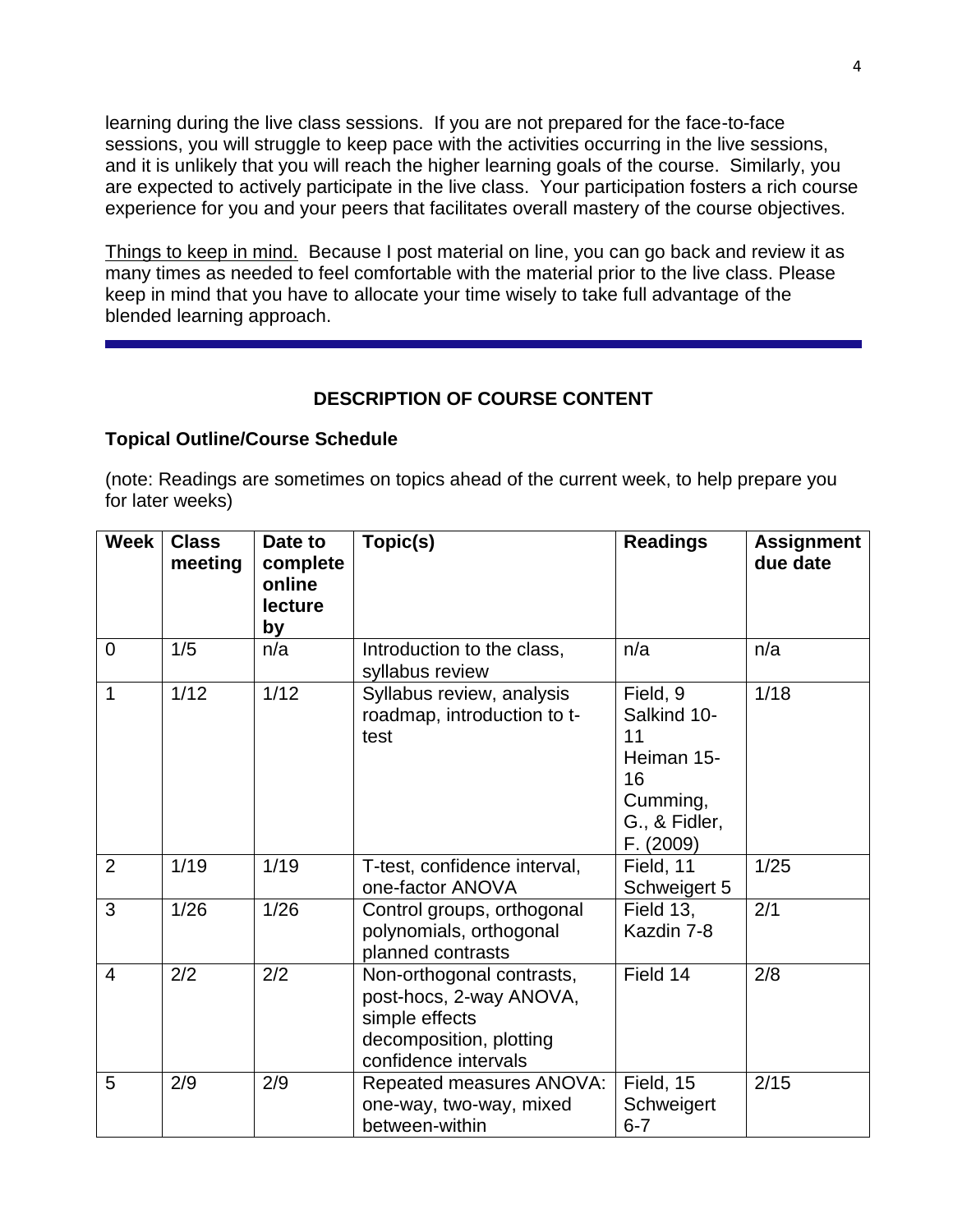| <b>Week</b>    | <b>Class</b><br>meeting | Date to<br>complete<br>online<br><b>lecture</b><br>by | Topic(s)                                                                                             | <b>Readings</b>                                                                                                 | <b>Assignment</b><br>due date |
|----------------|-------------------------|-------------------------------------------------------|------------------------------------------------------------------------------------------------------|-----------------------------------------------------------------------------------------------------------------|-------------------------------|
| 6              | 2/16                    | 2/16                                                  | ANCOVA, non-parametrics                                                                              | Field, 12<br>Tabachnick 8<br>Meyer 9-11                                                                         | 2/22                          |
| $\overline{7}$ | 2/23                    | 2/23                                                  | Bootstrapped ANOVA, effect<br>sizes                                                                  | Field 8.8<br>Heiman 21<br>Patten 54-59<br>Rosnow &<br>Rosenthal<br>(2009)                                       | 3/7                           |
| 8              | 3/8                     | 3/8                                                   | Cohen's effect sizes                                                                                 | Hazdi-<br>Pavlovic<br>(2007, 2009)<br>Howell 8<br>Gpower<br>Guide<br>Dennis et al<br>(1997)<br>Murphy<br>(2002) | 3/14                          |
| 9              | 3/15                    | 3/15                                                  | Equivalency analysis; chi-<br>square analysis                                                        | Field 18<br>Howell 6<br>Rogers et al<br>(1993)<br>Barker et al.,<br>2002                                        | 3/21                          |
| 10             | 3/22                    | 3/22                                                  | Odds ratios,<br>sensitivity/specificity/ROC<br>analysis, review of case-<br>control & cohort designs | Field 19<br>Heiman 21<br>Wickens 1-2                                                                            | 3/28                          |
| 11             | 3/29                    | 3/29                                                  | <b>Binary logistic regression</b>                                                                    | Field 8 (if<br>needed)<br>Hazdi-<br>Pavlovic<br>(2008a, b, c)<br><b>Meirik</b>                                  | 4/4                           |
| 12             | 4/5                     | 4/5                                                   | Multinomial logistic analysis<br>and ordinal logistic analysis                                       | Afifi & Clark<br>12                                                                                             | 4/11                          |
| 13             | 4/12                    | 4/12                                                  | <b>Cluster analysis</b>                                                                              | <b>Norusis</b><br><b>Mackert</b><br>Clatworthy<br>Shaw                                                          | 4/18                          |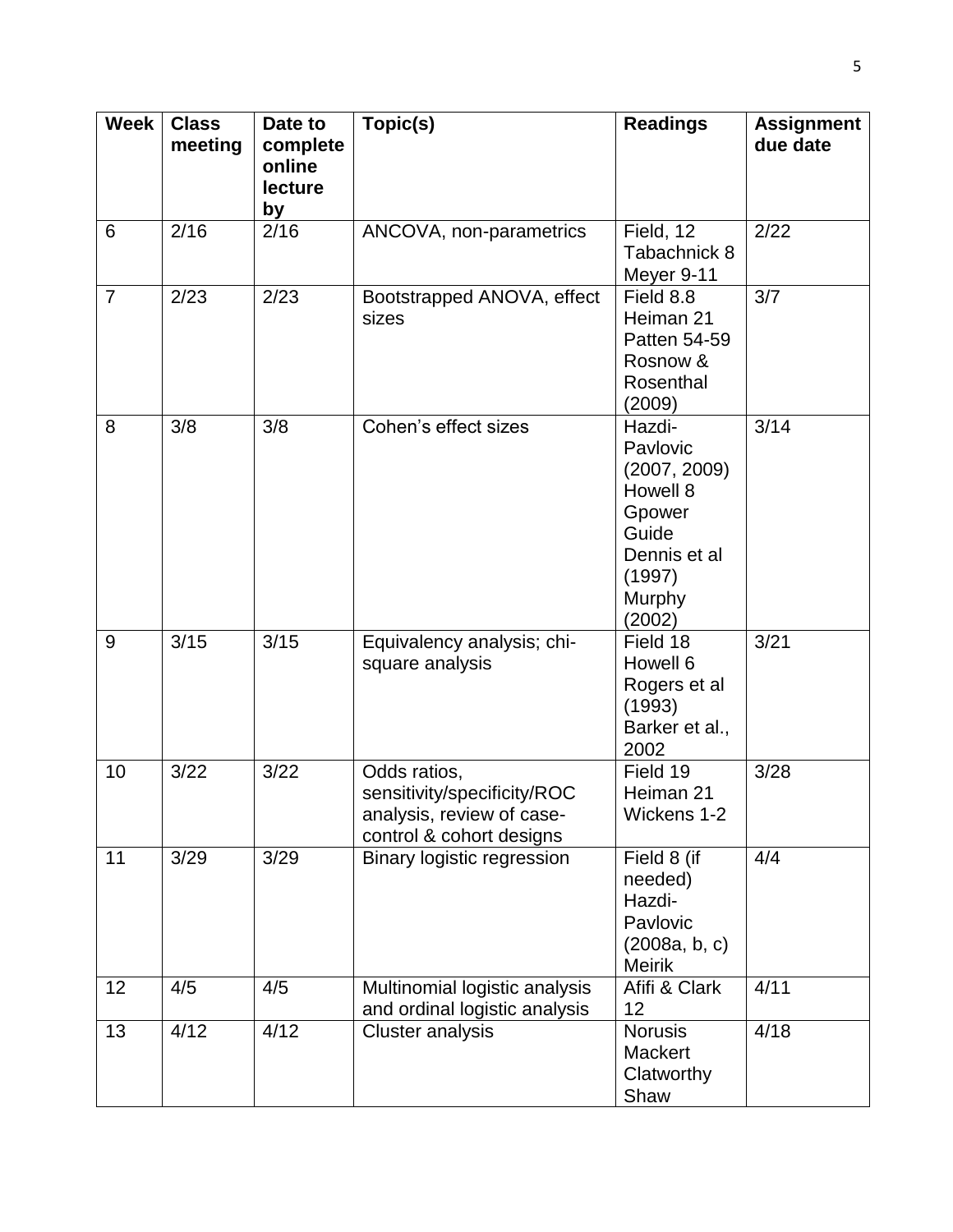| Week | <b>Class</b><br>meeting | Date to<br>complete<br>online<br><b>lecture</b><br>by | Topic(s)                                                                                                                              | <b>Readings</b>                                                                                                                             | <b>Assignment</b><br>due date |
|------|-------------------------|-------------------------------------------------------|---------------------------------------------------------------------------------------------------------------------------------------|---------------------------------------------------------------------------------------------------------------------------------------------|-------------------------------|
| 14   | 4/19                    | 4/19                                                  | Tests and measurement,<br>classical test theory, MMMT<br>designs, reliability, internal<br>consistency, inter-rater<br>reliability    | Links from<br>Trochim &<br>Social<br>Research<br><b>Methods</b><br>Patten 25-31;<br>Shrout &<br>Fleiss 1979<br>Garson's<br><b>StatNotes</b> | n/a                           |
|      |                         |                                                       | Final take-home analysis<br>picking exam due 4/25, due<br>8:30 am; Final multiple<br>choice exam online 4/25,<br>$8:30$ am $-9:30$ am |                                                                                                                                             |                               |

### **Caveat**:

The above schedule and procedures in this course are subject to change in the event of extenuating circumstances. Any changes will be announced in class, and the student is personally responsible for obtaining updated information regarding those changes.

## **Course Materials and Technology**

## Reading materials:

There are two kinds of readings for this course. One book is **required** for the course (both the first and second semester) and is listed below. Additional supplemental required and recommended materials (journal articles, sample syntax, websites) will be made available via e-mail as the course progresses, typically as Adobe pdf files. Books have been ordered through the University of Florida's "Text Adoption" service and should be available at any participating bookstore.

## *Required*

Field, A. (2013). Discovering Statistics Using IBM SPSS Statistics (Fourth Edition). London: Sage. ISBN: 9781446249185. (*Field, in reading chart below*)

Additional readings as indicated, made available via class website

#### NOTE: THE TRACKING OF READINGS TO LECTURE IS APPROXIMATE! USUALLY, WE TRY TO HAVE YOU READ **AHEAD** OF LECTURE, TO "PRIME THE PUMP". ALSO, WE USUALLY TRY TO HAVE THE READINGS PROVIDE ADDITIONAL/SUPPLEMENTAL MATERIAL THAT YOU WILL NOT HEAR IN CLASS.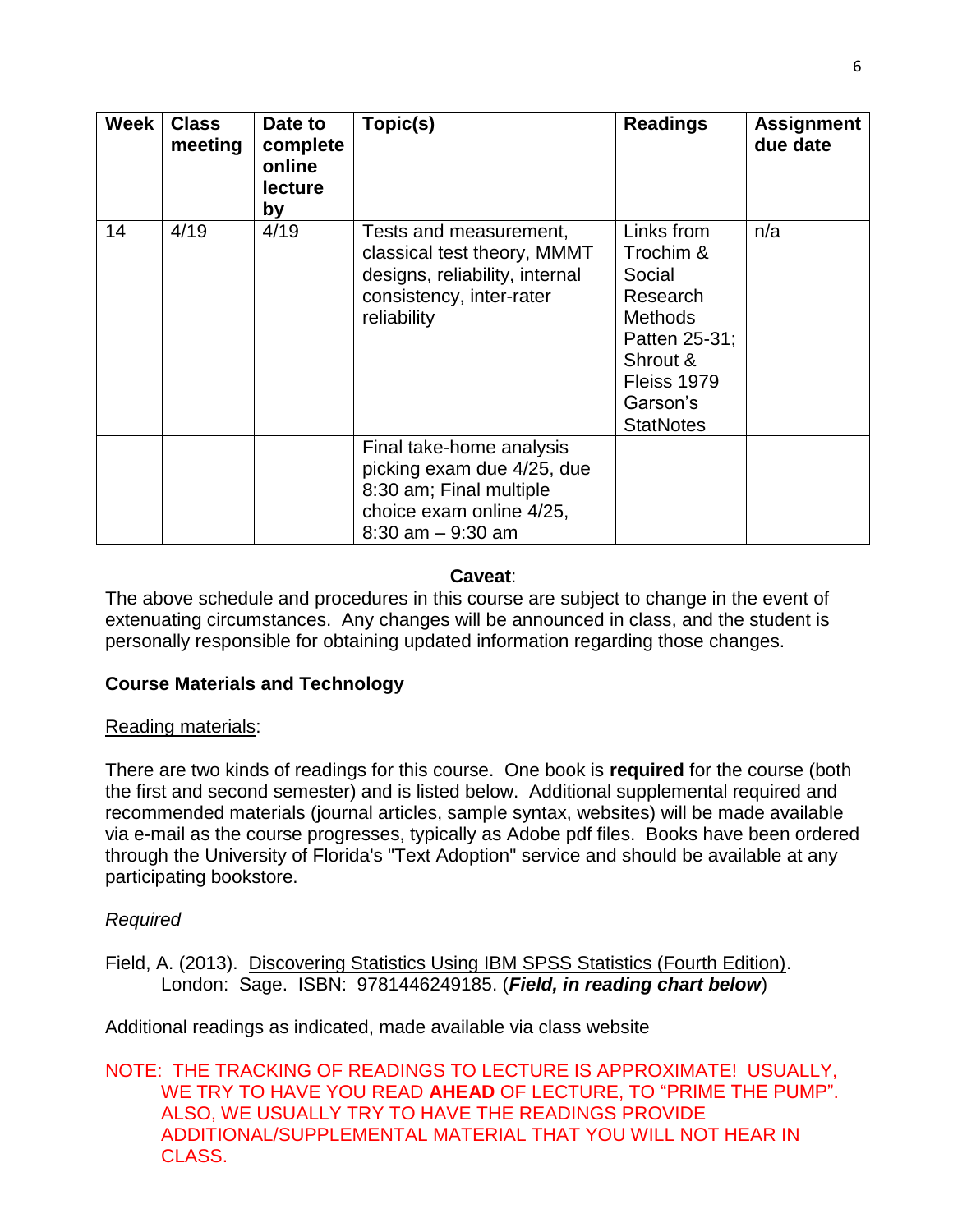### Additional Recommended Resources**:**

For persons starting with a weaker background, you are recommended to look at a video series. Videos are taken from the Annenberg/CPB project series, "Against All Odds," a series of 26 basic-education statistics videos. Each video is one half-hour in duration. Course content generally complements what we are discussing in class, although the videos often provide useful practical and graphical illustrations of concepts. The videos are available free of charge in streaming Windows Media format. **You should have access to a high-speed internet connection** (e.g., most on-campus computers) when viewing these videos. (Note, for students in PHHP: Watching videos via terminal server is discouraged, due to slow screen refresh times). The website is [http://www.learner.org/resources/series65.html.](http://www.learner.org/resources/series65.html) You will have to complete a one-time freeregistration, and have cookies enabled. Then, click the "Individual Program Descriptions" to get to individual programs. Click the "VOD" icon (video on demand) to access your program.

Two websites related to Andy Field's book also include helpful additional slides, self-test questions, and even demonstration videos. Please visit Andy's personal website <http://www.statisticshell.com/apf.html> , and the Sage website for his book: <http://www.sagepub.com/field4e/main.htm> .

### Software/computing resources:

The "official" software language of this course will be SPSS (whatever the latest version supported by PHHP is). **All students must have access to the full-featured version of SPSS, regardless of specific version number.** See note above. Students are **required** to bring tablets/computers to weekly class meetings, and they will be **required** to conduct SPSS analyses in class.

- Students in PHHP will access SPSS via our terminal server (ts.phhp.ufl.edu). You will need a terminal services compatible remote desktop client. This is free in Windows. For iOS clients, the rdp app (not the free one) is the best. For Macs, a free remote desktop client (CoRD) and instructions are available at http://it.phhp.ufl.edu/2012/03/12/terminal-server/
- Students not in PHHP will access SPSS via the http://info.apps.ufl.edu/ website. (Please see that site for technical instructions, as I do not have access to it, and cannot provide more guidance).

These are both virtual machines, which means you can run SPSS on any Windows, MAC, or even tablet (iOS, anyway) machine. In the event that you want your PERSONAL copy on your PERSONAL machine, you will want to buy the SPSS Graduate Pack PREMIUM Edition (no lower version will suffice) AND AMOS (sold separately). SPSS should be at the bookstore, or you can purchase online at http://onthehub.com; as far as I know, http://onthehub.com is your only source if you choose to purchase AMOS.

All students must also be able to access course materials, which will be distributed electronically as Microsoft PowerPoint, Microsoft Word (Office 2003-2010; if you have an earlier version of Office, you may need to install the free "Compatibility Pack"), or Adobe Acrobat files. In the first class, all students will complete an e-mail register; students are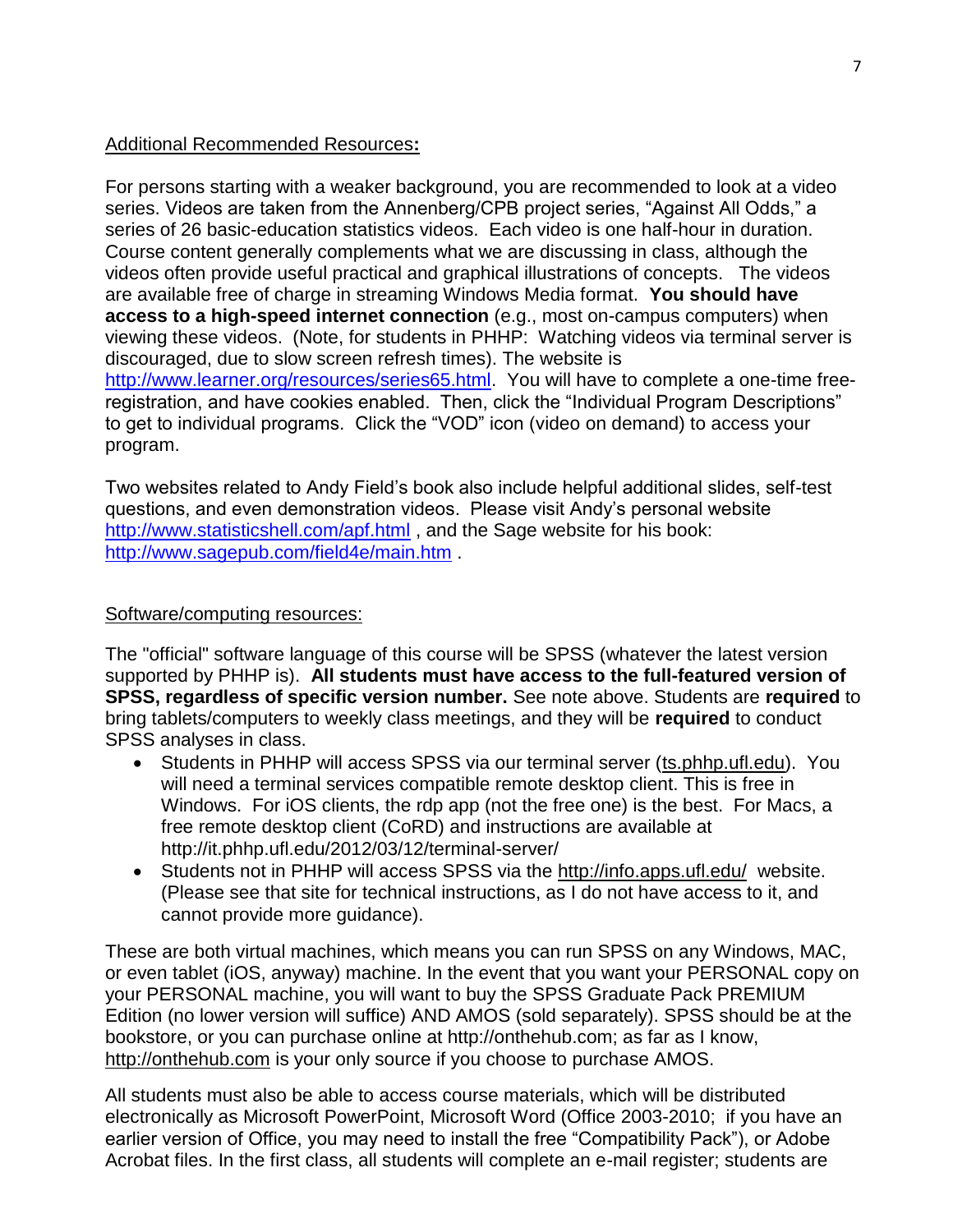responsible for updating the instructor on e-mail changes throughout the term. **All** class materials will be distributed by e-mail or Canvas site, so regular and frequent checking is a necessity.

For issues with technical difficulties for E-learning please contact the UF Help Desk at:

- [Learning-support@ufl.edu](file:///C:/Users/hackg/Desktop/Learning-support@ufl.edu)
- $\bullet$  (352) 392-HELP select option 2
- <https://lss.at.ufl.edu/help.shtml>

# **ACADEMIC REQUIREMENTS AND GRADING**

# **Quizzes (1% each)**

Each week, there is a mastery quiz to submit . This consists of a few simple true/false, multiple choice, or short answer questions probing the content of that week's lecture and/or readings. These are online in Canvas, and must be submitted prior to each week's class (Tuesdays at 8:35 am). Note: **YOU ARE LOCKED OUT OF ALL SUBSEQUENT CANVAS CONTENT UNLESS YOU PASS EACH QUIZ WITH AT LEAST 80% CORRECT. EVEN IF YOU ARE GOING TO MISS A CLASS, YOU MUST COMPLETE THE QUIZ EACH WEEK BEFORE THE DEADLINE. THERE ARE NO EXCEPTIONS OR EXTENSIONS; YOU HAVE AT LEAST SEVEN DAYS TO COMPLETE EACH QUIZ.**

## **In-class Assignments (1% each)**

Each week, there is an *in-class collaborative assignment* to submit (all members of a team must submit the same assignment). This is graded for presence/absence. These must always be posted to Canvas by **10:35 am of the day** in which they are due

*Note: There is a 2% credit for missed in class submissions. In other words, students can miss up to two in-class submissions without losing points. It is not possible to make up for missed submissions. In order to qualify for these points, students must submit an "absence reporting form" which is linked on the Persistent Resources page, accessible from the Canvas home page for our course.* 

## **Homework Assignments (3% each)**

Most weeks, there is also an *independent homework* to submit (each student must submit their own assignment, and collaboration is not permitted; see the Appendix of this syllabus for collaboration rules on homework). These must always be posted to Canvas by **11:59**  *am* **of the day** in which they are due (typically the *Monday* before class).

# **Examinations (17% and 16% respectively)**

*Multiple choice examination* (17%) – This one-hour exam will be scheduled during the UF Exam period (details below). The exam will consist of 25 multiple choice questions; The exam will be administered via Canvas on April 25 from 8:30-9:30 am in the "quizzes" tab. The exam will cover all content in lecture/readings from Spring semester. Students are strongly urged to keep up with the optional multiple-choice self-assessments, as these are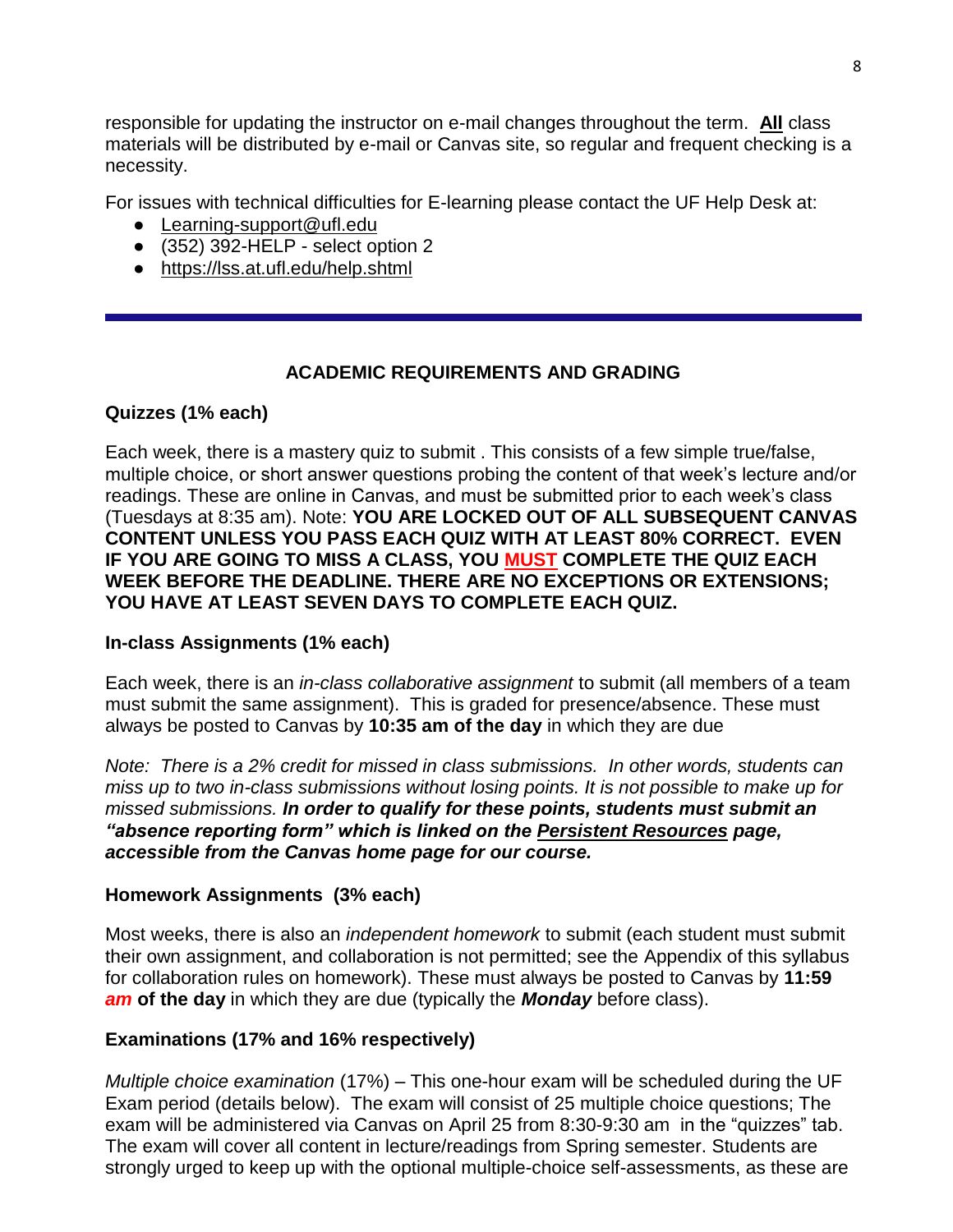close in content and format to the actual exam questions. The exam requires a good internet connection; on-campus possibilities will be discussed in class closer to the final exam date.

*Open-ended examination* (16% of grade) – This will be an out-of-class examination, to be completed independently by the student. It will involve selecting the best analysis for a given data set/specific aims set; practice problems will be provided in Canvas throughout the semester. This will be distributed via Canvas i**mmediately after the last class, and will be due 7 days later.**

### **Grading**

| Requirement         | Due date | % of final grade<br>(must sum to<br>100%) |
|---------------------|----------|-------------------------------------------|
| In-class assignment | 1/12     | 1                                         |
| Lecture quiz        | 1/12     | 1                                         |
| Homework            | 1/18     | 3                                         |
| In-class assignment | 1/19     | 1                                         |
| Lecture quiz        | 1/19     | $\overline{1}$                            |
| Homework            | 1/25     | 3                                         |
| In-class assignment | 1/26     | $\overline{1}$                            |
| Lecture quiz        | 1/26     | $\overline{1}$                            |
| Homework            | 2/1      | 3                                         |
| In-class assignment | 2/2      | $\overline{1}$                            |
| Lecture quiz        | 2/2      | $\overline{1}$                            |
| Homework            | 2/8      | 3                                         |
| In-class assignment | 2/9      | $\overline{1}$                            |
| Lecture quiz        | 2/9      | $\overline{1}$                            |
| Homework            | 2/15     | 3                                         |
| In-class assignment | 2/16     | $\overline{1}$                            |
| Lecture quiz        | 2/16     | 1                                         |
| Homework            | 2/22     | 3                                         |
| In-class assignment | 2/23     | 1                                         |
| Lecture quiz        | 2/23     | $\overline{1}$                            |
| Homework            | 3/7      | 3                                         |
| In-class assignment | 3/8      | 1                                         |
| Lecture quiz        | 3/8      | 1                                         |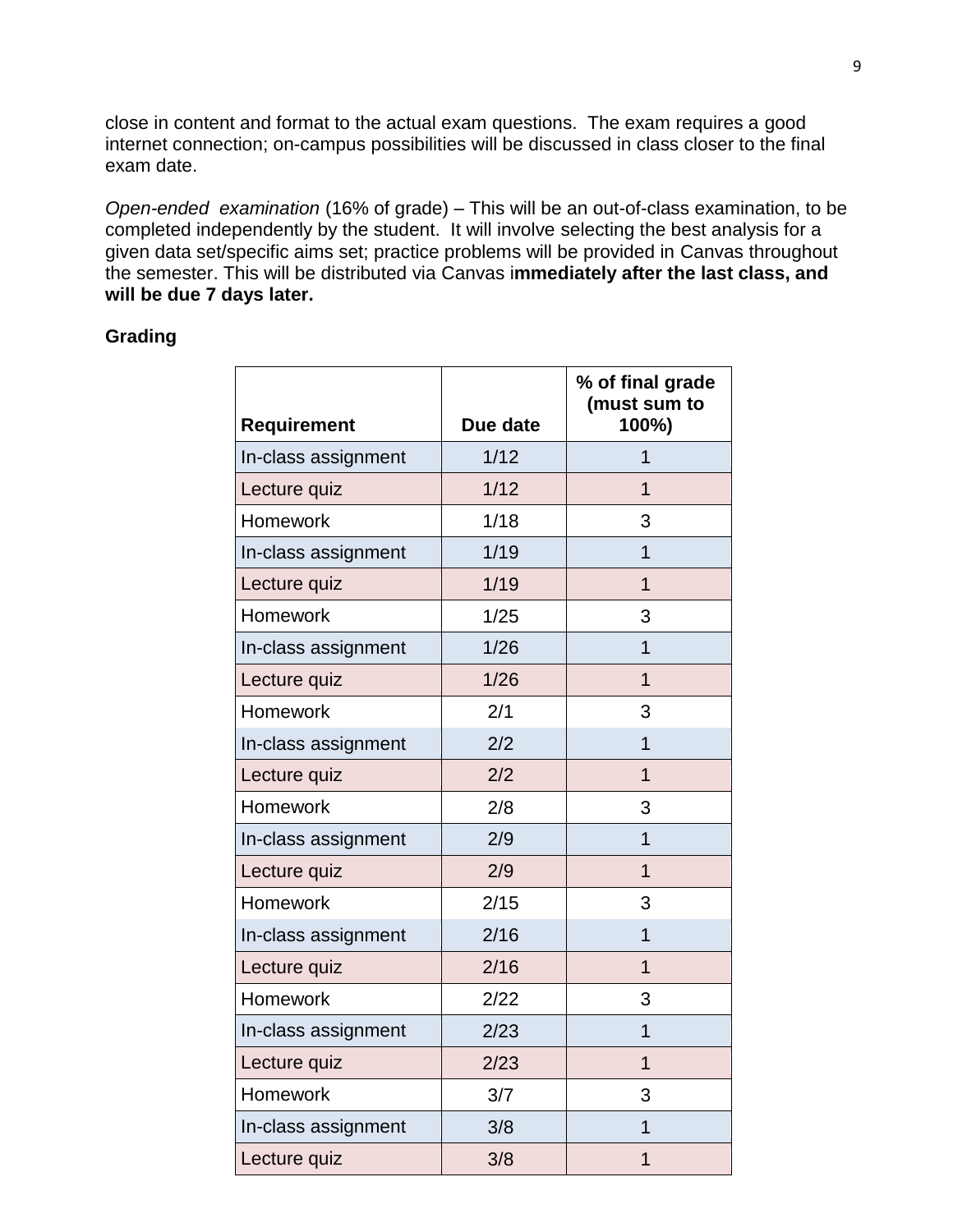| <b>Requirement</b>                           | Due date                        | % of final grade<br>(must sum to<br>100%) |
|----------------------------------------------|---------------------------------|-------------------------------------------|
| Homework                                     | 3/14                            | 3                                         |
| In-class assignment                          | 3/15                            | 1                                         |
| Lecture quiz                                 | 3/15                            | $\overline{1}$                            |
| Homework                                     | 3/21                            | 3                                         |
| In-class assignment                          | 3/22                            | 1                                         |
| Lecture quiz                                 | 3/22                            | $\overline{1}$                            |
| <b>Homework</b>                              | 3/28                            | 3                                         |
| In-class assignment                          | 3/29                            | 1                                         |
| Lecture quiz                                 | 3/29                            | 1                                         |
| Homework                                     | 4/4                             | 3                                         |
| In-class assignment                          | 4/5                             | $\overline{1}$                            |
| Lecture quiz                                 | 4/5                             | 1                                         |
| Homework                                     | 4/11                            | 3                                         |
| In-class assignment                          | 4/12                            | 1                                         |
| Lecture quiz                                 | 4/12                            | $\overline{1}$                            |
| Homework                                     | 4/18                            | 3                                         |
| In-class assignment                          | 4/19                            | 1                                         |
| Lecture quiz                                 | 4/19                            | $\overline{1}$                            |
| Analysis picking exam<br>(one week, at home) | 4/25, due<br>$8:30$ am          | 16                                        |
| <b>Final multiple choice</b><br>exam         | 4/25, 8:30<br>$am - 9:30$<br>am | 17                                        |

Note: The number of assignments and exercises *is not set in stone*; we might have to add or remove an assignment, depending on class progress. If this occurs, the remaining assignments will be prorated so that they still, collectively, contribute 39% to your final grade. In addition, even if the assignments differ in the number of points that they are worth, each assignment will be weighted to contribute equally to your final grade. So, if we have 3 assignments, each one is worth 13% of the grade. If we end up having 6 assignments, each one is worth 6.5% of grade. All assignments count for the exact same percentage of your grade, even if they are individually worth a different number of points.

**When you submit your assignments to Canvas, it is essential that (a) you put your name in the "name" field of the homework, and (b) the first word of your assignment document title be your LAST NAME. After 2 reminders about this, a 2-point**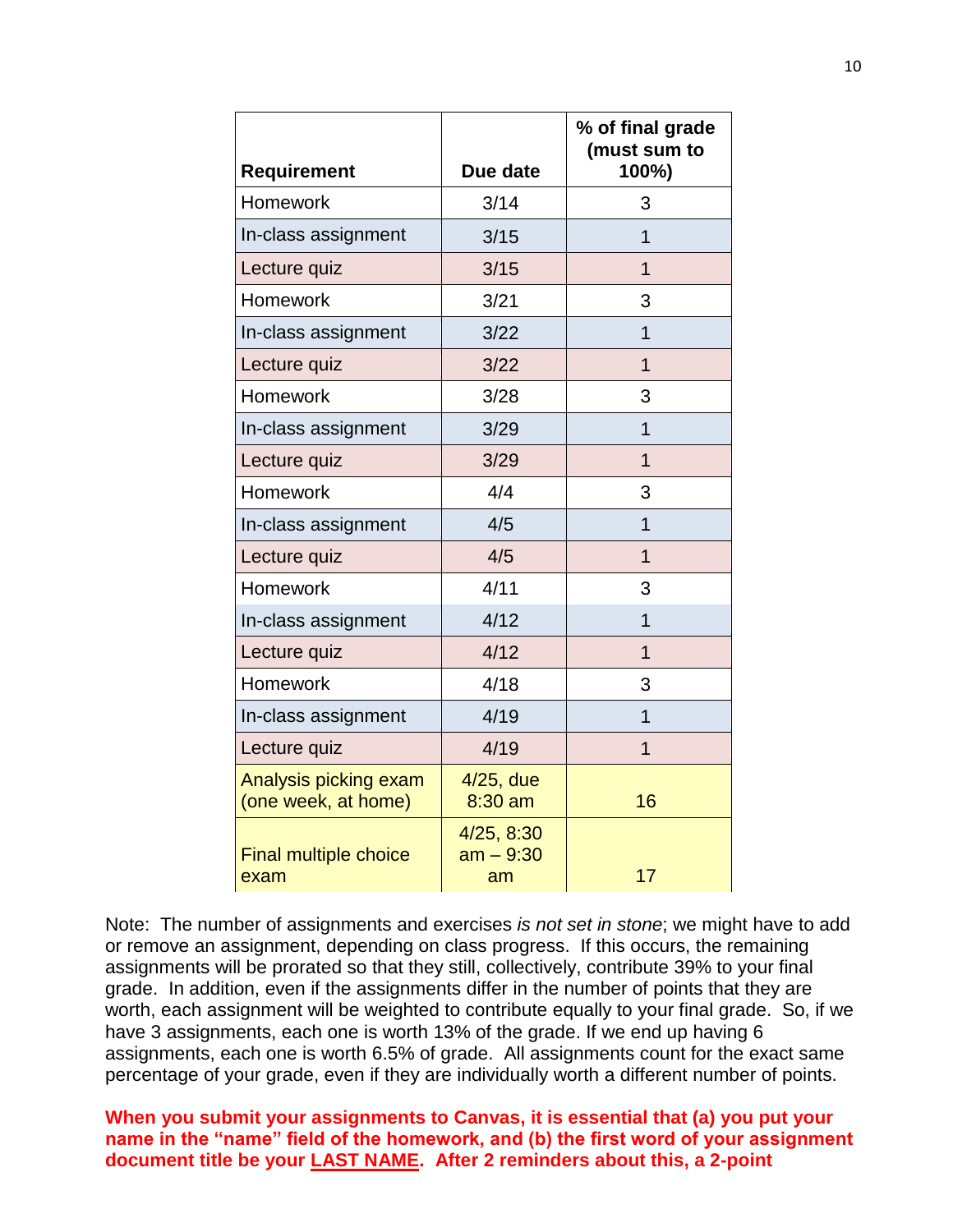### **deduction will be made on each homework for which these naming conventions are forgotten. See below for additional policy on late submissions.**

Assignments will consist of multiple items. Each and every item will have equal weight and will be graded according to the rubric below. (Note: partial points, e.g., 7.5, are permissible; TAs may also score out of range for specific reasons.)

|    | not attempted                                                                                                                                                                                                                                                                                                                                                                                                                                            |
|----|----------------------------------------------------------------------------------------------------------------------------------------------------------------------------------------------------------------------------------------------------------------------------------------------------------------------------------------------------------------------------------------------------------------------------------------------------------|
|    | "mercy point" (e.g., you really don't deserve a point, but because you made<br>some attempt, this is acknowledged; example: doing a stepwise regression<br>when the question asks for hierarchical); note: there must be SOME evidence                                                                                                                                                                                                                   |
|    | of relevant effort; random text would earn a "0"                                                                                                                                                                                                                                                                                                                                                                                                         |
| 8  | doing the correct analysis, but coming up with the wrong numbers (e.g.,<br>choosing the wrong DV or IV combination)                                                                                                                                                                                                                                                                                                                                      |
| 9  | substantially correct, but either (a) missing one or more essential item (e.g.,<br>you conduct a regression and include the regression table, but fail to discuss or<br>interpret it), or (b) you include too much information (e.g., you include<br>tables/figures that are not needed for the answer, and you also fail to<br>defend/explain why it is relevant). Teaching assistants will provide you with a<br>list of missing elements upon grading |
| 10 | adequate/all required elements are present                                                                                                                                                                                                                                                                                                                                                                                                               |

In addition to reinforcing content learned in class, homework questions are designed to provide students with experience analyzing, presenting and discussing research methods and results for a scientific audience. Students are therefore encouraged to think carefully about the information needed to adequately address each question. The following guidelines are intended to facilitate this process:

- Each question will have defined length-of-response guidelines.
	- o Do not exceed these guidelines—they are usually more generous than is needed to answer the question (there will be a grade penalty for alterations).
	- o If you paste figures or tables, use the "Paste Special" feature to paste as a "**picture**" or "**bitmap**", so that the output can fit within the space provided.
- Be judicious in your selection of output. Including output that is not relevant to the problem, or that is not discussed in your answer, will lead to a grading penalty being applied. Homeworks will not be scrutinized for compliance with APA format unless this is explicitly requested.
- Students who are confused about the meaning/phrasing of a question are welcome to ask for clarification on the class discussion in Canvas.

## **Point system used (i.e., how do course points translate into letter grades).**

| <b>Points</b><br>earned | 93-100 | 90-92 | 87-89 | 83-86 | 80-82 | 77-79        | 73-76  | 70-72                  | 67-69 | 63-66 | 60-62 | <b>Below</b><br>60 |
|-------------------------|--------|-------|-------|-------|-------|--------------|--------|------------------------|-------|-------|-------|--------------------|
| Letter<br>Grade         | A      |       | $B+$  | B     | в-    | $\mathbf{v}$ | ⌒<br>◡ | $\sim$<br>$\mathbf{C}$ | D+    |       |       |                    |

Please be aware that a C- is not an acceptable grade for graduate students. A grade of C counts toward a graduate degree only if an equal number of credits in courses numbered 5000 or higher have been earned with an A.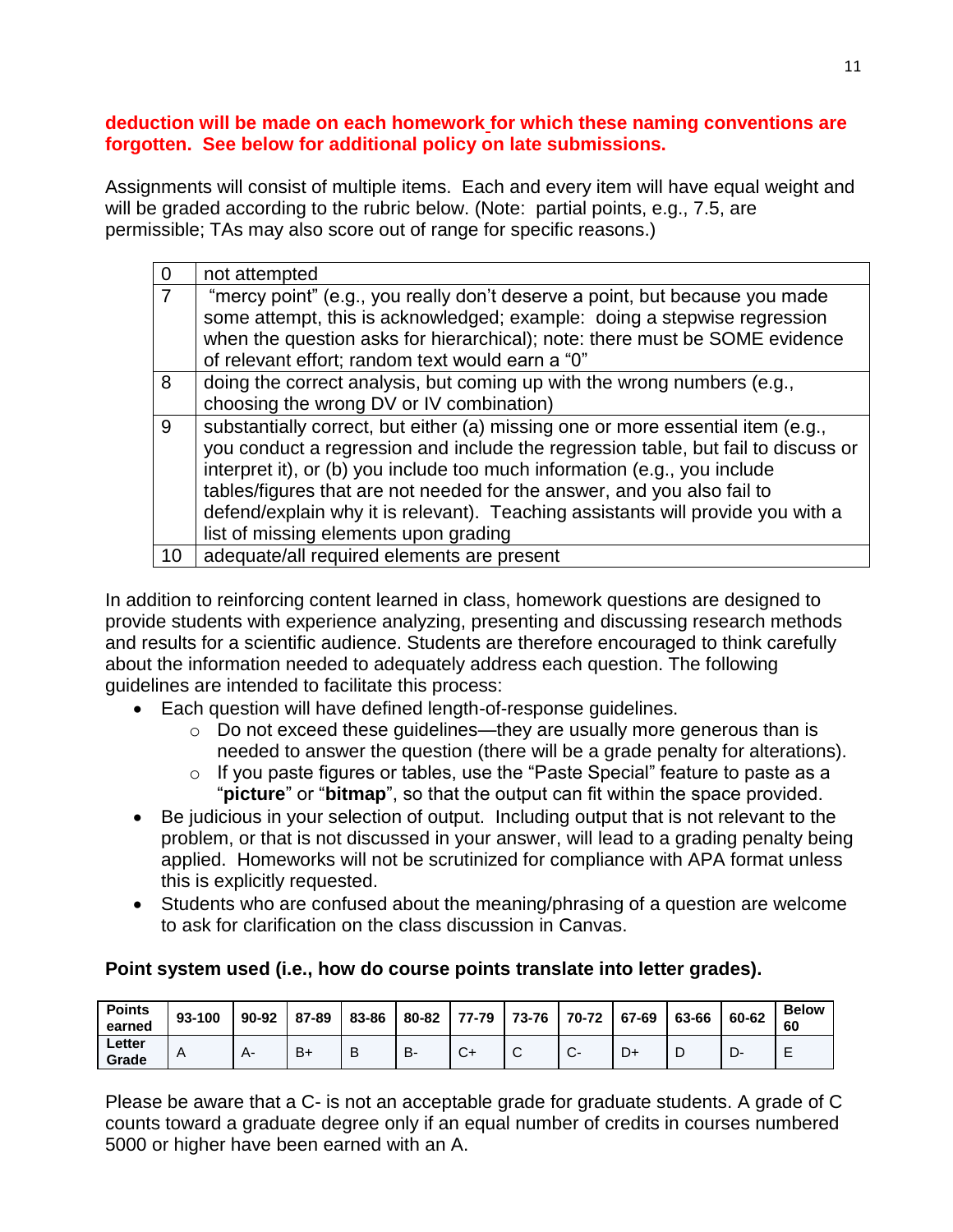| ∟etter<br>Grade        |     | А-   | B+          | В   | В-   | C+   | -<br>ື | $\ddot{\phantom{1}}$<br>- ب | D+               | D         | D-   |     | WF  |     | <b>NG</b> | S-U |
|------------------------|-----|------|-------------|-----|------|------|--------|-----------------------------|------------------|-----------|------|-----|-----|-----|-----------|-----|
| Grade<br><b>Points</b> | 4.0 | 3.67 | 222<br>ა.აა | 3.0 | 2.67 | 2.33 | 2.0    | .67                         | $\overline{.}33$ | $\cdot$ 0 | 0.67 | 0.0 | 0.0 | 0.0 | 0.0       | 0.0 |

For greater detail on the meaning of letter grades and university policies related to them, see the Registrar's Grade Policy regulations at: <http://catalog.ufl.edu/ugrad/current/regulations/info/grades.aspx>

**Exam Policy**. Multiple choice exam will be online (Canvas), Mon. April 25 from 8:30 am – 9:30 am, and will consist of 25 multiple choice items covering content from the semester. Open-ended ("analysis picking") exam will be administered after class on April 19, and will be due on April 25 at 8:30 am.

## **Policy Related to Extra Credit**

Occasionally, homework may include the opportunity for bonus points. These extra credit problems will be optional.

For student evaluations of teaching [\(https://evaluations.ufl.edu\)](https://evaluations.ufl.edu/), all members of the class will be awarded one (1) bonus point if 80% of the enrolled class completes evaluations, and two (2) bonus points if 100% of the enrolled class completes evaluations.

# **Policy Related to Extra Credit**

Occasionally, homework may include the opportunity for bonus points. These extra credit problems will be optional.

For student evaluations of teaching [\(https://evaluations.ufl.edu\)](https://evaluations.ufl.edu/), all members of the class will be awarded one (1) bonus point if 80% of the enrolled class completes evaluations, and two (2) bonus points if 100% of the enrolled class completes evaluations.

## **Policy Related to Make up Exams or Other Work**

**Missed in-class assignments cannot be made up, but students can miss up to two in-class assignments without losing points.** *It is not possible to make up for missed inclass submissions. In order to qualify for these points, students must submit an "absence reporting form" which is linked on the Persistent Resources page, accessible from the Canvas home page for our course.* 

For homework, late submissions are not encouraged. Late submissions will be accepted for up to 7 days, but with the following penalty schedule:

### With regard to missing or incomplete assignments, the following policies apply:

 Graders will **not** contact you about missing or incomplete assignments. **It is your responsibility** to check that the *correct* assignment has been submitted to elearning on time.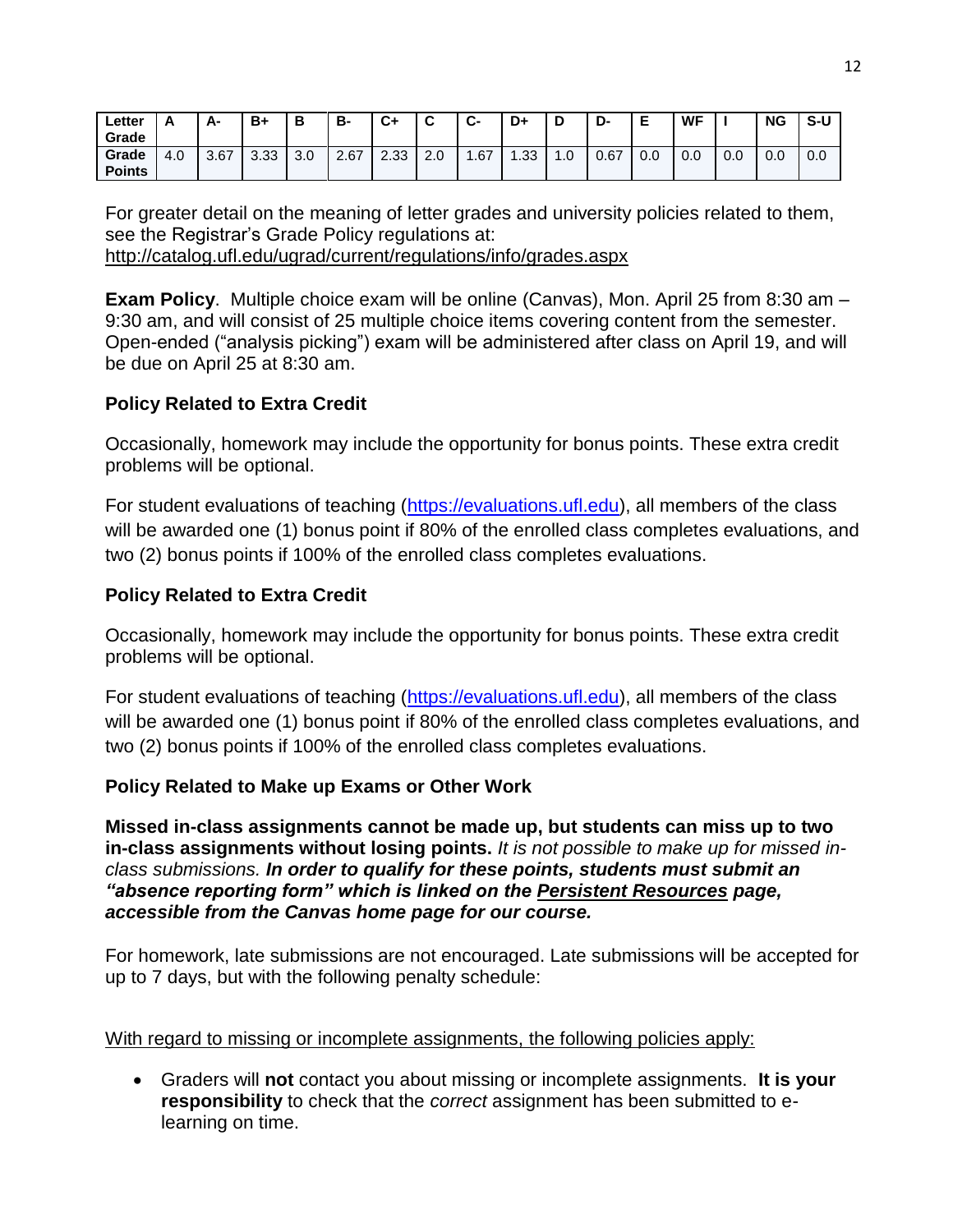- The late policy below applies ONLY to homework. In-class exercises (which are graded on a submitted/non-submitted basis) may NOT be turned in late, and will be assigned a grade of zero if missed.
- **It may be possible to avoid a late penalty IF YOU CONTACT THE INSTRUCTOR AT LEAST 24 HOURS IN ADVANCE.** You should email both Dr. Marsiske and your teaching assistant, and explain what issue (e.g., bereavement, illness) necessitates lateness. In some cases, documentation may be requested. If a lateness allowance is agreed to, this applies to a single assignment only. It does not allow you to delay future assignments. Note, conference attendance or doctoral qualifying examinations or thesis/dissertation defenses do not constitute valid lateness excuses.
- If your assignment is late, you will lose 10% each day. Thus, if an assignment is worth 30 points, you will lose 3 points for each late day. "Late" begins one minute after the due time (e.g., an assignment due at 8:34 am is considered late at 8:35 am). Penalties are as follows:

| 1 minute to 24 hours late                | 10% of maximum deducted from achieved grade  |
|------------------------------------------|----------------------------------------------|
| 1 day + 1 minute late to 48 hours late   | 20% of maximum deducted from achieved grade  |
| 2 days + 1 minute late to 72 hours late  | 30% of maximum deducted from achieved grade  |
| 3 days + 1 minute late to 96 hours late  | 40% of maximum deducted from achieved grade  |
| 4 days + 1 minute late to 120 hours late | 50% of maximum deducted from achieved grade  |
| 5 days + 1 minute late to 144 hours late | 60% of maximum deducted from achieved grade  |
| 6 days + 1 minute late to 168 hours late | 70% of maximum deducted from achieved grade  |
| 7 days + 1 minute late or longer         | 100% of maximum deducted from achieved grade |
|                                          |                                              |

## **NOTE: UPLOADING THE WRONG DOCUMENT IS SAME-AS-LATE**, even if you

have documentation that you completed the document on time. **It is your responsibility to verify that you have uploaded the correct document.** (You should open or download your uploaded homeworks and double- or triple-check that you have uploaded the right one).

- o There will be **no** exceptions to this policy.
- o If you have uploaded the wrong document, and e-learning does not allow you to correct this, you should IMMEDIATELY send the correct document to Dr. Marsiske and your teaching assistant via email.
- $\circ$  If you cannot upload a document due to technical problems (e.g., if e-learning is down), you may e-mail your assignment to Dr. Marsiske and your teaching assistant. The timestamp on your e-mail will serve as the time submitting. In such cases, please upload your assignment to e-learning as well, once the technical issue is resolved.

Any requests for make-ups due to technical issues MUST be accompanied by the ticket number received from LSS when the problem was reported to them. The ticket number will document the time and date of the problem. You MUST e-mail your instructor within 24 hours of the technical difficulty if you wish to request a make-up.

## **Incomplete grades:**

An incomplete grade may be assigned at the discretion of the instructor as an interim grade for a course in which the student has 1) completed a major portion of the course with a passing grade, 2) been unable to complete course requirements prior to the end of the term because of extenuating circumstances, and 3) obtained agreement from the instructor and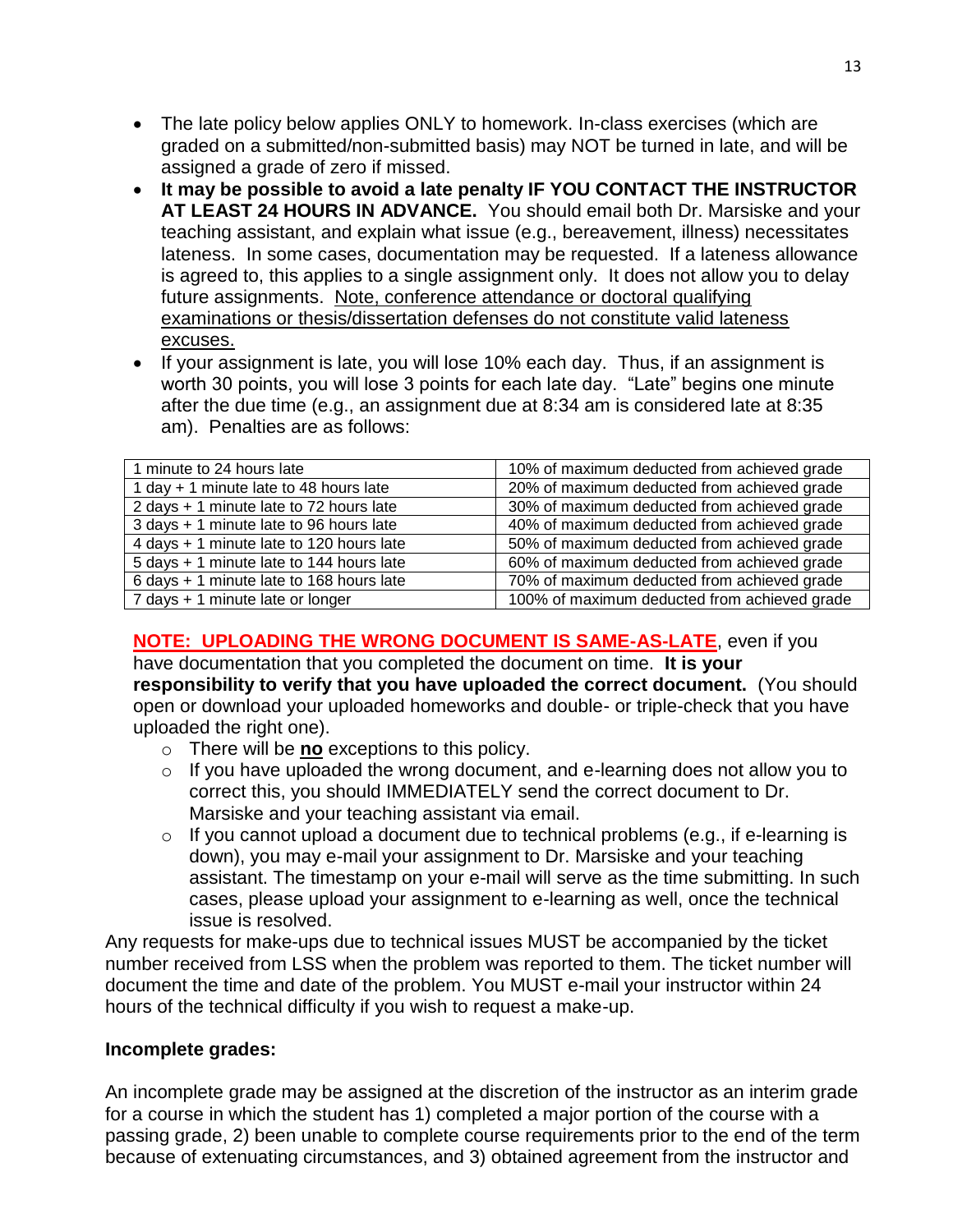arranged for resolution (contract) of the incomplete grade. Instructors assign incomplete grades following consultation with Department Chairs.

# **Policy Related to Required Class Attendance**

It is the expectation of the faculty in Clinical and Health Psychology, and Psychology, that all students attend all classes. Students are expected to be present for all classes, since much material will be covered only once in class. Weekly in-class meetings will generally require in-class submissions of material…this can only be done in class, and during class time. Thus, physical attendance is required.

Please note all faculty are bound by the UF policy for excused absences. For information regarding the UF Attendance Policy see the Registrar website for additional details: [http://www.registrar.ufl.edu/catalogarchive/01-02-](http://www.registrar.ufl.edu/catalogarchive/01-02-catalog/academic_regulations/academic_regulations_013_.htm)

[catalog/academic\\_regulations/academic\\_regulations\\_013\\_.htm](http://www.registrar.ufl.edu/catalogarchive/01-02-catalog/academic_regulations/academic_regulations_013_.htm)

# **STUDENT EXPECTATIONS, ROLES, AND OPPORTUNITIES FOR INPUT**

# **Expectations Regarding Course Behavior**

As a matter of mutual courtesy, please let the instructor know when you're going to be late, when you're going to miss class, or if you need to leave early. Please try to do any of these as little as possible. Students who have extraordinary circumstances preventing attendance, or who must leave early, should explain these circumstances to the course instructor prior to the scheduled class, or as soon as possible thereafter. The instructor will then make an effort to accommodate reasonable requests. If you must miss a class, please request notes from your classmates about the exercises/discussion you missed.

## **Communication Guidelines**

## For extra help:

The instructional team will make every effort to support students in understanding course content and reading materials. The following resources are available for this purpose: *Class Discussion.* The class question-and-answer discussion board will occur in Canvas ("Discussion" link), and will be monitored by the entire instructional team. Unfortunately, due to the limitations of Canvas, questions can no longer be posted anonymously.

**Note #1**: You can receive notifications whenever the discussion board is updated. Simply go to "Discussions" and select "Watch" in the upper Discussion menu. In the "Watch" link, select "Notify me by email whenever a new message is posted".

**Note #2:** We ask that you minimize sending questions **directly** to the TAs/instructor to ensure that

- (a) your classmates can share in the insights by reading the blog
- (b) the instructional staff does not end up answering the same question multiple times.
- (c) you benefit from the possibility of receiving responses from any of the three instructional members, rather than just the person you e-mailed.

For these reasons, emailed questions will be strongly discouraged, unless they relate to highly personal and idiosyncratic issues. Emailed questions may receive the response of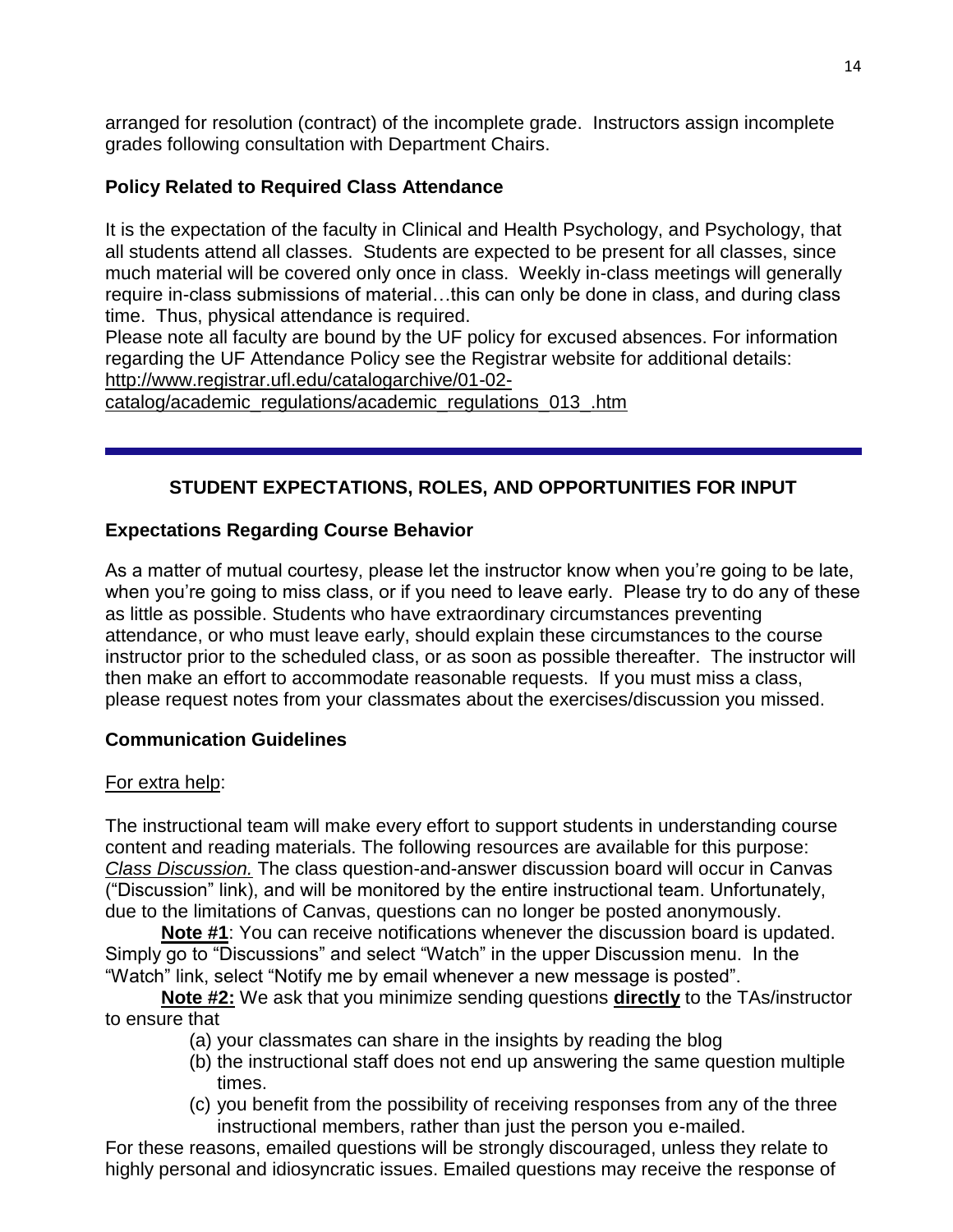"please post this on the blog so it can be answered". If you are afraid that your question will give away the answer, please think about how to rephrase it so that it does not give away the answer. If this is not possible, then you may e-mail the instructional staff directly.

Office Hours and Appointments*.* The TAs and Dr. Marsiske have office hours by appointment for extra help. Note, though, that these are not intended as a venue for, in essence, re-teaching the course. Instructional staff is more than willing to help, but students *must* first complete these steps before requesting additional assistance:

- Review the blog in case it provides clarification
- Re-examine the notes from class
- Listen to the accompanying audio.
- Read (or re-read) the readings from that week.
- Consider watching the associated video, and/or Andy Fields' supplemental notes [\(http://www.statisticshell.com/apf.html,](http://www.statisticshell.com/apf.html) and then click the "Statistics Hell-P" link) at his website or at the Sage website [http://www.sagepub.com/field4e/main.htm,](http://www.sagepub.com/field4e/main.htm) you may need to complete a free registration

In reviewing the above resources, students are asked to write down specific questions about the material that is causing confusion. If you have, in good faith, put in the work to improve your understanding, then the instructional staff can build on all your preparatory work and really help you over the "humps".

### **Academic Integrity**

Students are expected to act in accordance with the University of Florida policy on academic integrity. As a student at the University of Florida, you have committed yourself to uphold the Honor Code, which includes the following pledge:

## *"We, the members of the University of Florida community, pledge to hold ourselves and our peers to the highest standards of honesty and integrity."*

You are expected to exhibit behavior consistent with this commitment to the UF academic community, and on all work submitted for credit at the University of Florida, the following pledge is either required or implied:

### *"On my honor, I have neither given nor received unauthorized aid in doing this assignment."*

It is your individual responsibility to know and comply with all university policies and procedures regarding academic integrity and the Student Honor Code. Violations of the Honor Code at the University of Florida will not be tolerated. Violations will be reported to the Dean of Students Office for consideration of disciplinary action. For additional information regarding Academic Integrity, please see Student Conduct and Honor Code or the Graduate Student Website for additional details:

<https://www.dso.ufl.edu/sccr/process/student-conduct-honor-code/> <http://gradschool.ufl.edu/students/introduction.html>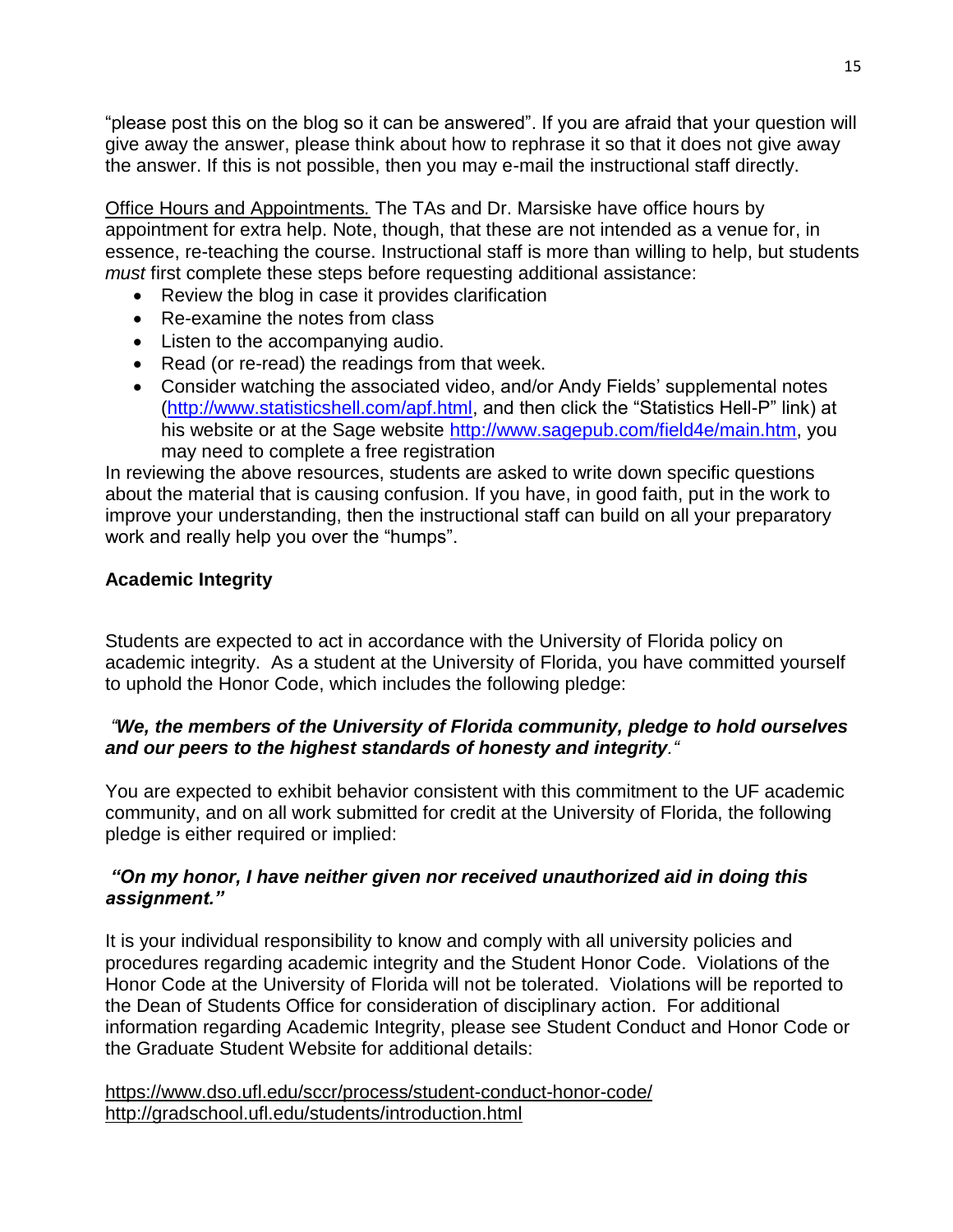Please remember cheating, lying, misrepresentation, or plagiarism in any form is unacceptable and inexcusable behavior.

### **Online Faculty Course Evaluation Process**

Students are expected to provide feedback on the quality of instruction in this course by completing online evaluations at [https://evaluations.ufl.edu](https://evaluations.ufl.edu/) so make sure you include a statement regarding the value and expectation for student participation in course evaluations. We suggest you include a comment regarding how you will use the evaluations (e.g. to make specific improvements to the course and teaching style, assignments, etc.). It is also important to make some statement regarding the direct influence they have on faculty tenure and promotion, so your input is valuable. Evaluations are typically open during the last two or three weeks of the semester, but students will be given specific times when they are open. Summary results of these assessments are available to students at [https://evaluations.ufl.edu/results/](https://evaluations.ufl.edu/results/ )

# **SUPPORT SERVICES**

### **Accommodations for Students with Disabilities**

If you require classroom accommodation because of a disability, you must register with the Dean of Students Office [http://www.dso.ufl.edu](http://www.dso.ufl.edu/) within the first week of class. The Dean of Students Office will provide documentation to you, which you then give to the instructor when requesting accommodation. The College is committed to providing reasonable accommodations to assist students in their coursework.

### **Counseling and Student Health**

Students sometimes experience stress from academic expectations and/or personal and interpersonal issues that may interfere with their academic performance. If you find yourself facing issues that have the potential to or are already negatively affecting your coursework, you are encouraged to talk with an instructor and/or seek help through University resources available to you.

- The Counseling and Wellness Center 352-392-1575 offers a variety of support services such as psychological assessment and intervention and assistance for math and test anxiety. Visit their web site for more information: [http://www.counseling.ufl.edu.](http://www.counseling.ufl.edu/) On line and in person assistance is available.
- You Matter We Care website: [http://www.umatter.ufl.edu/.](http://www.umatter.ufl.edu/) If you are feeling overwhelmed or stressed, you can reach out for help through the You Matter We Care website, which is staffed by Dean of Students and Counseling Center personnel.
- The Student Health Care Center at Shands is a satellite clinic of the main Student Health Care Center located on Fletcher Drive on campus. Student Health at Shands offers a variety of clinical services. The clinic is located on the second floor of the Dental Tower in the Health Science Center. For more information, contact the clinic at 392-0627 or check out the web site at: <https://shcc.ufl.edu/>
- Crisis intervention is always available 24/7 from: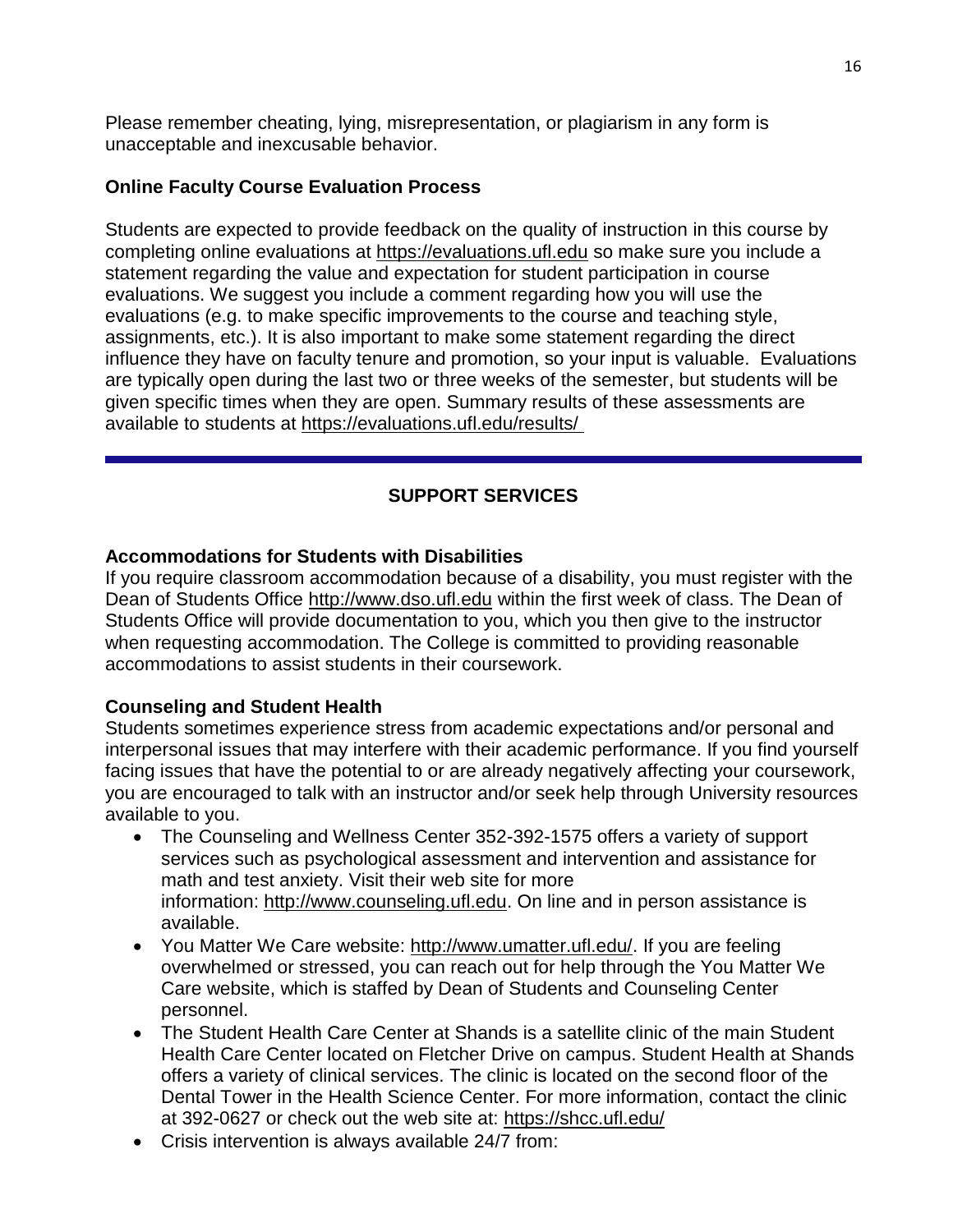- Alachua County Crisis Center: (352) 264-6789
- [http://www.alachuacounty.us/DEPTS/CSS/CRISISCENTER/Pages/CrisisCenter.asp](http://www.alachuacounty.us/DEPTS/CSS/CRISISCENTER/Pages/CrisisCenter.aspx) [x](http://www.alachuacounty.us/DEPTS/CSS/CRISISCENTER/Pages/CrisisCenter.aspx)

BUT – Do not wait until you reach a crisis to come in and talk with us. We have helped many students through stressful situations impacting their academic performance. You are not alone so do not be afraid to ask for assistance.

# **Appendix: Acceptable Collaboration**

## On Collaboration

What constitutes acceptable levels of collaboration in this class? Please just treat this as "continuing education". It is here for your reference, but if (after reading this) you feel like you may have gone beyond acceptable and want to discuss it, please get in touch with me or one of the teaching assistants at your convenience.

The short answer about how much collaboration is acceptable is "As specified in the syllabus, and in the UF Honor Code". Let's review those items quickly, and then go a little deeper.

=========

### 1. UF Honor Code:

A key phrase in this honor code relates to "ambiguity": "It is the responsibility of the student to seek clarification on whether or not use of materials or collaboration or consultation with another person is authorized prior to engaging in any act of such use, collaboration or consultation. If a faculty member has authorized a student to use materials or to collaborate or consult with another person in limited circumstances, the student shall not exceed that authority. If the student wishes to use any materials or collaborate or consult with another person in circumstances to which the authority does not plainly extend, the student shall first ascertain with the faculty member whether the use of materials, collaboration or consultation is authorized. "

http://regulations.ufl.edu/chapter4/4041-2008.pdf

Key phrasing with regard to collaboration:

(a) Plagiarism. A student shall not represent as the student's own work all or any portion of the work of another. Plagiarism includes but is not limited to:

1. Quoting oral or written materials including but not limited to those found on the internet, whether published or unpublished, without proper attribution.

2. Submitting a document or assignment which in whole or in part is identical or substantially identical to a document or assignment not authored by the student.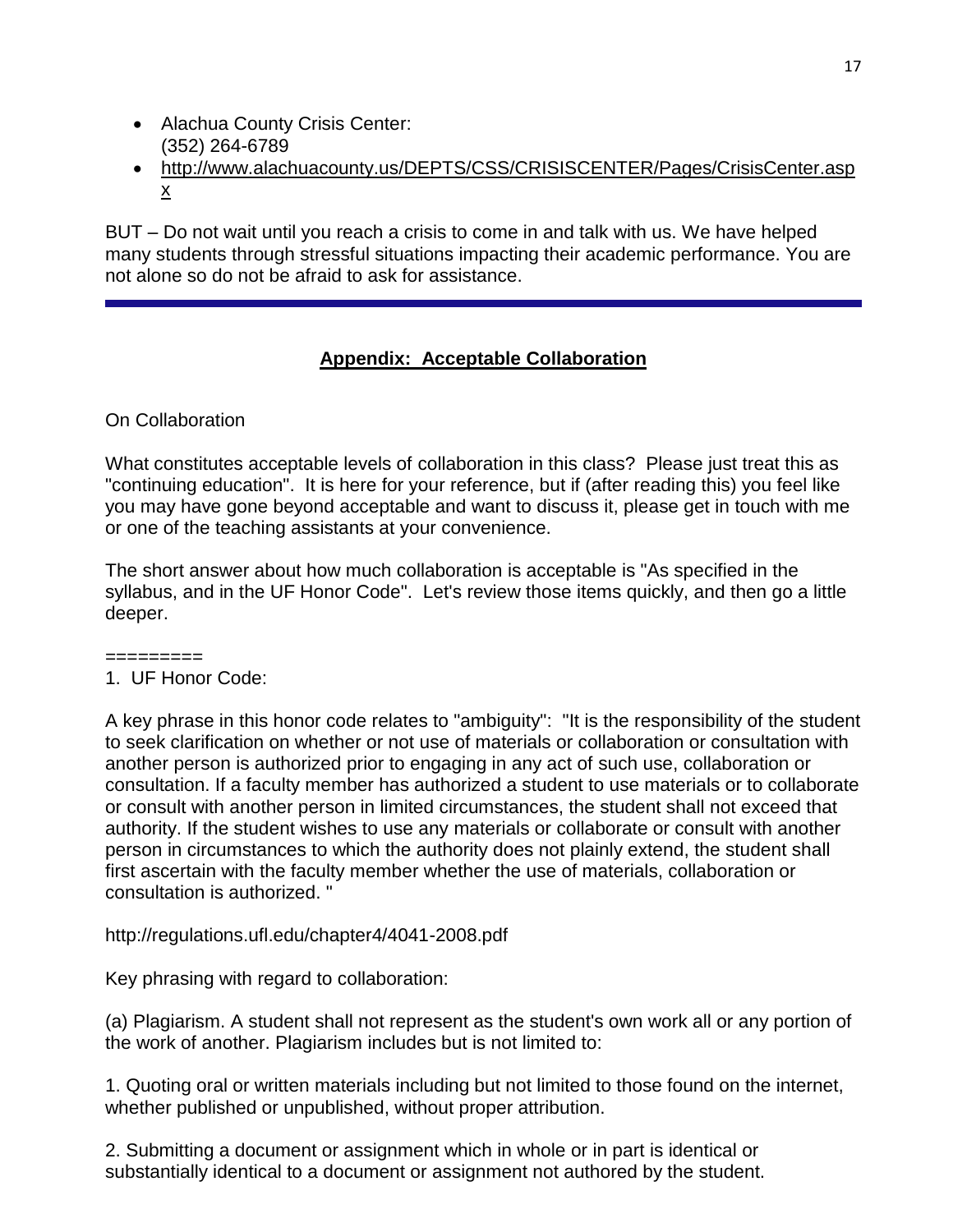(b) Unauthorized Use of Materials or Resources ("Cheating"). A student shall not use unauthorized materials or resources in an academic activity. Unauthorized materials or resources shall include:

1. Any paper or project authored by the student and presented by the student for the satisfaction of any academic requirement if the student previously submitted substantially the same paper or project to satisfy an academic requirement and did not receive express authorization to resubmit the paper or project.

2. Any materials or resources prepared by another student and used without the other student's express consent or without proper attribution to the other student.

3. Any materials or resources which the faculty member has notified the student or the class are prohibited.

4. Use of a cheat sheet when not authorized to do so or use of any other resources or materials during an examination, quiz, or other academic activity without the express permission of the faculty member, whether access to such resource or materials is through a cell phone, PDA, other electronic device, or any other means.

(c) Prohibited Collaboration or Consultation. A student shall not collaborate or consult with another person on any academic activity unless the student has the express authorization from the faculty member.

1. Prohibited collaboration or consultation shall include but is not limited to:

a. Collaborating when not authorized to do so on an examination, take-home test, writing project, assignment, or course work.

b. Collaborating or consulting in any other academic or co-curricular activity after receiving notice that such conduct is prohibited.

c. Looking at another student's examination or quiz during the time an examination or quiz is given. Communication by any means during that time, including but not limited to communication through text messaging, telephone, e-mail, other writing or verbally, is prohibited unless expressly authorized.

2. It is the responsibility of the student to seek clarification on whether or not use of materials or collaboration or consultation with another person is authorized prior to engaging in any act of such use, collaboration or consultation. If a faculty member has authorized a student to use materials or to collaborate or consult with another person in limited circumstances, the student shall not exceed that authority. If the student wishes to use any materials or collaborate or consult with another person in circumstances to which the authority does not plainly extend, the student shall first ascertain with the faculty member whether the use of materials, collaboration or consultation is authorized.

- =========
- 2. Syllabus: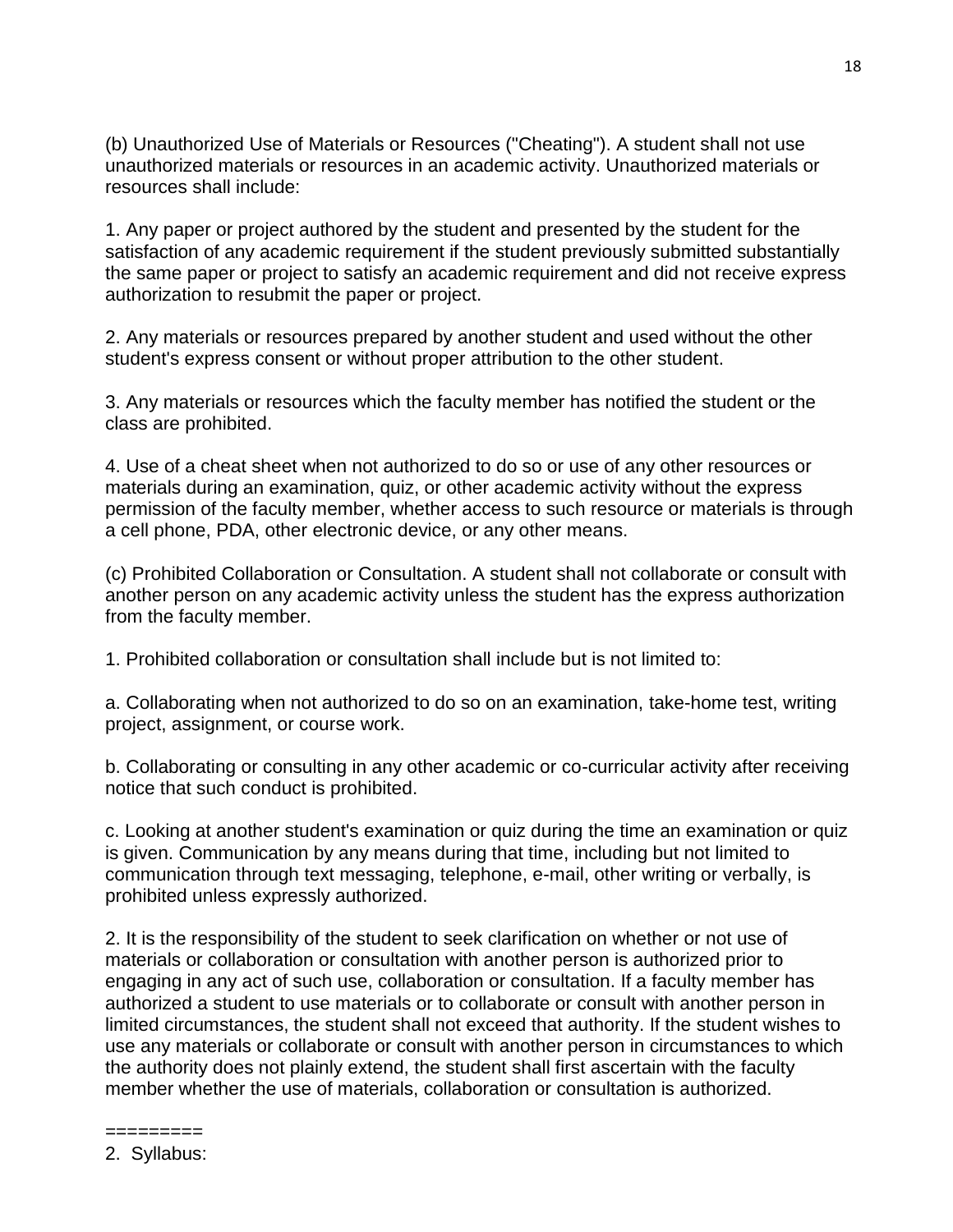The syllabus says:

"On all work submitted for credit by students at the University of Florida, the following pledge is either required or implied:

"On my honor, I have neither given nor received unauthorized aid in doing this assignment".

It is desirable and expected that take home assignments will stimulate conversation among classmates, and that classmates may actually mentor one another in the work. Students are also likely to discuss elements of the assignment with the instructor. It is expected that submitted work will solely reflect the student's own efforts. Students are expected not to collaborate in running analyses, writing answers, or interpreting results. The TAs and instructor will regularly check for "unusual congruence" in answers, and will discuss concerning instances with students involved. Where collaboration has been found, a zero grade will be assigned."

========= 3. So what does this mean:

Because acceptable levels of collaboration can get "gray" in data analysis courses, the examples that follow below try to set some limits on "acceptable" vs. "unacceptable" situations:

ACCEPTABLE: Student 1 says to Student 2: "I'm so confused...do I put the predictor in the "fixed", "random" or "covariates" box?" The collaborating student expresses his or her opinion

UNACCEPTABLE: Sitting down and doing the analysis together.

ACCEPTABLE: Student cannot make a syntax run, no matter what. Second student reviews the syntax, and maybe even goes so far as to say, "why don't we sit in front of a computer, and show me what you're doing?" Based on what the second student see, he/she may make suggestions regarding how to get the syntax to run...BUT NOT suggestions on what variables are selected, etc.

UNACCEPTABLE: Three students sit around a computer together, then save a common output, which each then uses to do the homework. Each person SHOULD have run the analysis independently. If the students need to sit around the computer with someone, it probably should have been with an instructor.

ACCEPTABLE: Running the analysis independently and writing it up independently.

UNACCEPTABLE: "Was the main effect of smoking significant for you? It WAS? It wasn't for me. I better rerun the analysis and figure out where I went wrong." Don't change your results based on what someone else got.